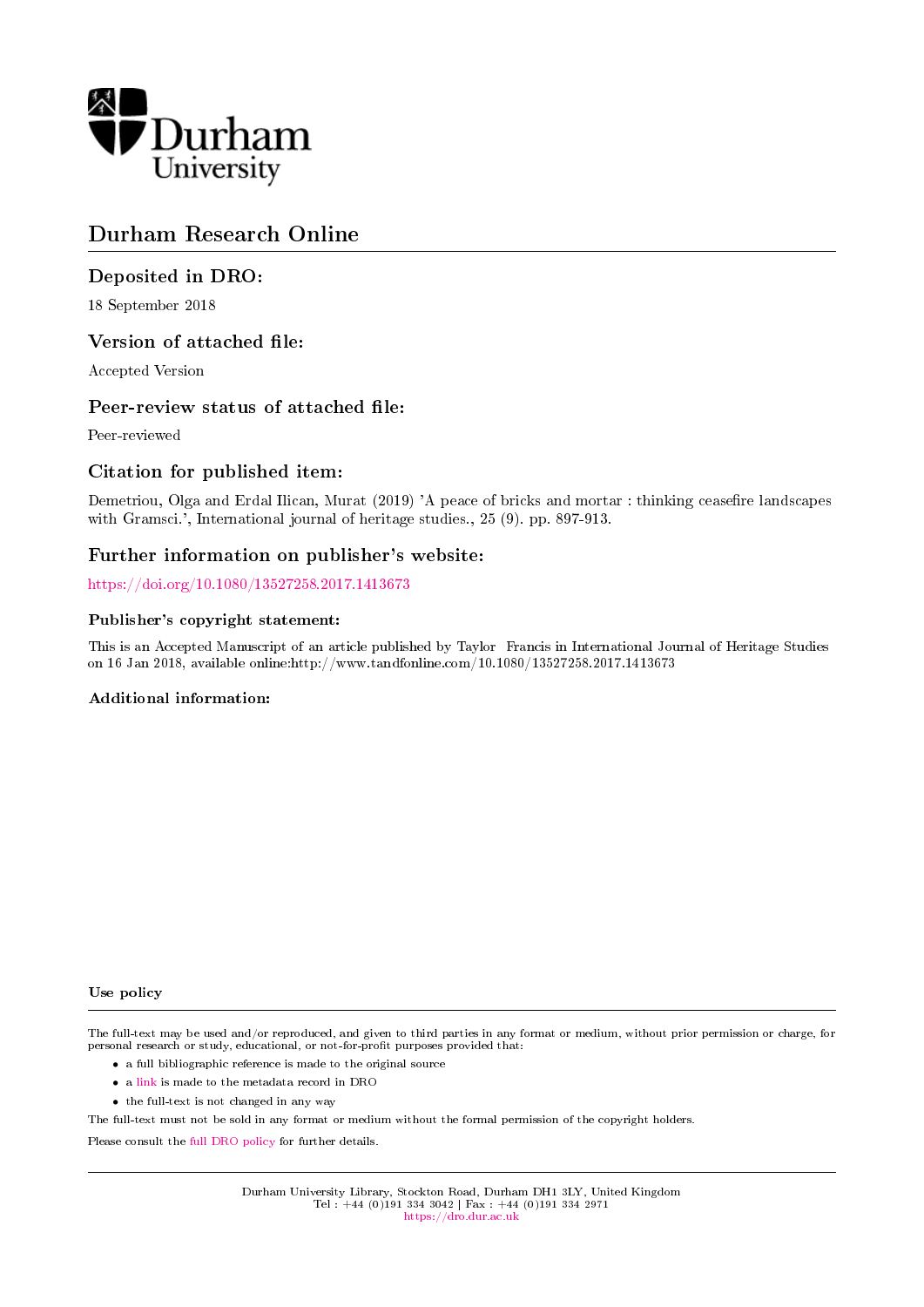# **A PEACE OF BRICKS AND MORTAR: THINKING CEASEFIRE LANDSCAPES WITH GRAMSCI**

## **Ceasefires, open fires**

In autumn 2010, an event entitled 'History on the Grill' took place in Nicosia's Buffer Zone. It featured the mobile barbecue, *foukoú/mangal*, quintessential element of Cypriot culture and its crassness. Families, entertainers, academics, professionals, and activists, all in support of reconciliation activities in Cyprus, wandered, played, and socialised on the empty street in front of Ledra Palace Hotel in Cyprus' divided capital. Construction helmets were being passed around for photo posing and for the video clip that would be produced to publicise the event. The crowd, enjoying a mostly vegetarian barbecue that took the sting out of the meat-heavy version of a traditional barbecue, were celebrating the 'ground-breaking' for the Home for Cooperation. Over the next few weeks, construction workers and machinery would enter the still closed building in front of which the barbecue had been lit, and renovate it into a new conference and office facility. The crowd was hopeful that something new would begin here, a social space for academic-activist-public engagement to initiate a change of script on history, nationalism, and the conflict; and that this might contribute to eventually taking down the barriers erected by the ethnic conflict and to societal reconciliation.

Fast forward a little over two years, New Year's Eve 2011. Another event took place a kilometre or so away, in another part of Nicosia's Buffer Zone, this time the crossing point known as Ledra street (both names have a common reference to the ancient settlement of Ledra, the oldest discovered in the Nicosia area). The party was in the section connecting the Greek and Turkish parts of the main pedestrian shopping street in the old part of town. It was organised by the Occupy Buffer Zone movement, camped in the area since the beginning of the global Occupy demonstrations. The barbecue was made from a reused metal barrel, of the kind the movement had made into stoves for nightly warmth during their occupation (Figure 1). The main ingredients, meat and halloumi cheese, had been cause for some concern in the run-up to the event due to the cost, but had been secured. There was also alcohol and a portable music station, constructed in a makeshift fashion in previous years and used for street parade events. Electricity came from a borrowed generator. Some of the participants in the History on the Grill event were here too, but this party was dominated by a slightly younger crowd, sporting dreadlocks, tattered outfits, tattoos and piercings. The party did not celebrate a future expectation but the presence of Occupy there at that moment. But even though the main actors were not planning the future, this was the event that would mark the next phase of the movement's development, as some of the occupiers would enter the derelict building they had been barbecuing outside of and rehabilitate it into living quarters over the next few weeks (also Erdal Ilican 2017; 2013).

Two open fires in the ceasefire zone, two festivals, two processes of reconstruction. The feasts signified the launch of activities that transformed two buildings in the Buffer Zone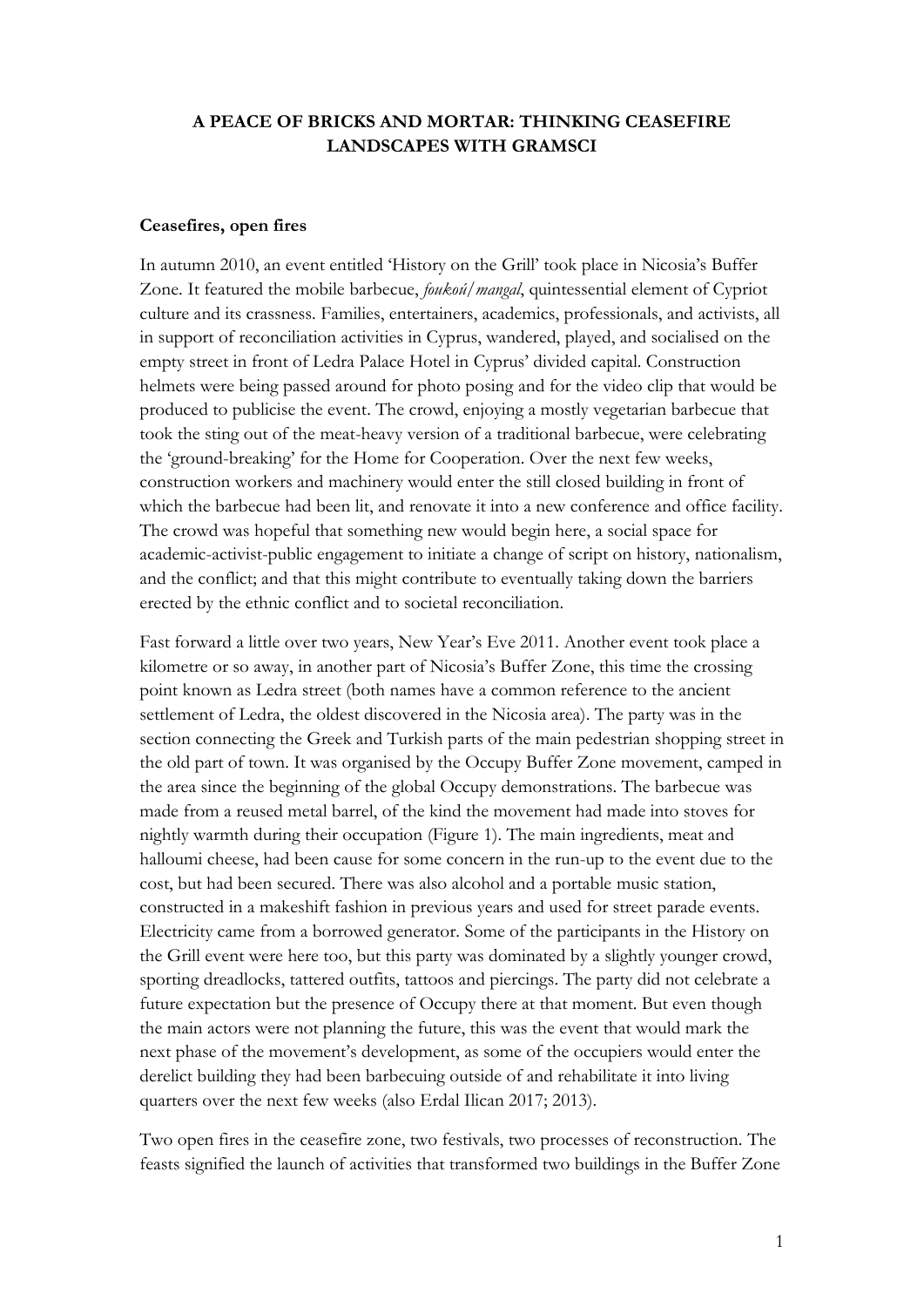from derelict shells to inhabited spaces. In the case of the Home for Cooperation this was an effort carefully planned by activists and executed by professionals. In the case of OBZ, it was an informal, *ad hoc* process, carried out by the very same activists who imagined it, shared the suggestion, agreed, and operationalised it on the spot in the early hours of 2012. The people participating in the two events may not have been so different, politically or socially. Many have middle class backgrounds, others are outcasts; the vast majority share peace-oriented perspectives on the future of Cyprus, others are exasperated by the continuation of inconclusive negotiations; some identify as liberals, others as anarchists, some as leftists. These differences impacted on the processes of reconstruction that were undertaken but were not the only determining factors. The investment in labour and capital in each case took very different forms. And in retrospect, it ultimately produced very different people, endowing one group with expertise in reconciliation and cooperation amongst Cypriot communities, and rendering the other proponents of radical political action.

This paper is an attempt to compare how these reconstruction processes, and the ways in which they engage with ruins from the war, approaching them as heritage to be memorialised but also overcome, take shape as day to day practices. Who undertakes the reconstruction of war-ravished buildings, whether formally considered heritage or not,<sup>1</sup> matters; it matters to how the reconstruction is carried out, but also to its success. The who, and the power structures in which that question is immersed, define whether movements survive or not; along with their ideas about how buildings should be reused, by whom, and for what purposes, as well as in what relation to established authorities. David Harvey has claimed that '[c]ontrolled spectacles and festivals are one thing, but riots and revolutions can also become "festivals of the people"' (1990: 266). This paper is about the uncertain transformations from one to the other. And while some have criticised would-be revolutionary initiatives of leaning on the 'festival' side a bit too much, enjoying as it were, more than intervening in regime structures, our focus is not on distinguishing festival from political action so much as it is to study their merging. What we are interested in are the moments at which the debris of war-ruined buildings becomes part of the imagination and the bodies of those who transform it as they enter the ruins, ponder their history, and re-inhabit them. In the Cypriot Buffer Zone, such transformation may look like renovation (as in the case of the Home for Cooperation), or it may look like squatting (as in the case of OBZ). But different as these transformations are, they share, unlike other kinds of renovation or squatting, an inevitable engagement with the violence that ruined these buildings. The cusp on which the transformation between festival and revolution sits is riddled with bullets – and these bullet holes have to be considered, evaluated, and decided upon. How can we rethink heritage reconstruction and conflict in ways that embed the socio-politics of labour and materiality in the links between them?

<sup>&</sup>lt;sup>1</sup> For a discussion of formal and informal classifications of heritage in the Cyprus conflict and a theorisation of the processes of heretigisation see Demetriou (2012; 2015). In a sense, this article picks up from that discussion. It also develops questions regarding the connections between tangible and intangible heritage in Nicosia, as for example explored in the Euro-Med project "Mediterranean Voices" (Scott, 2012).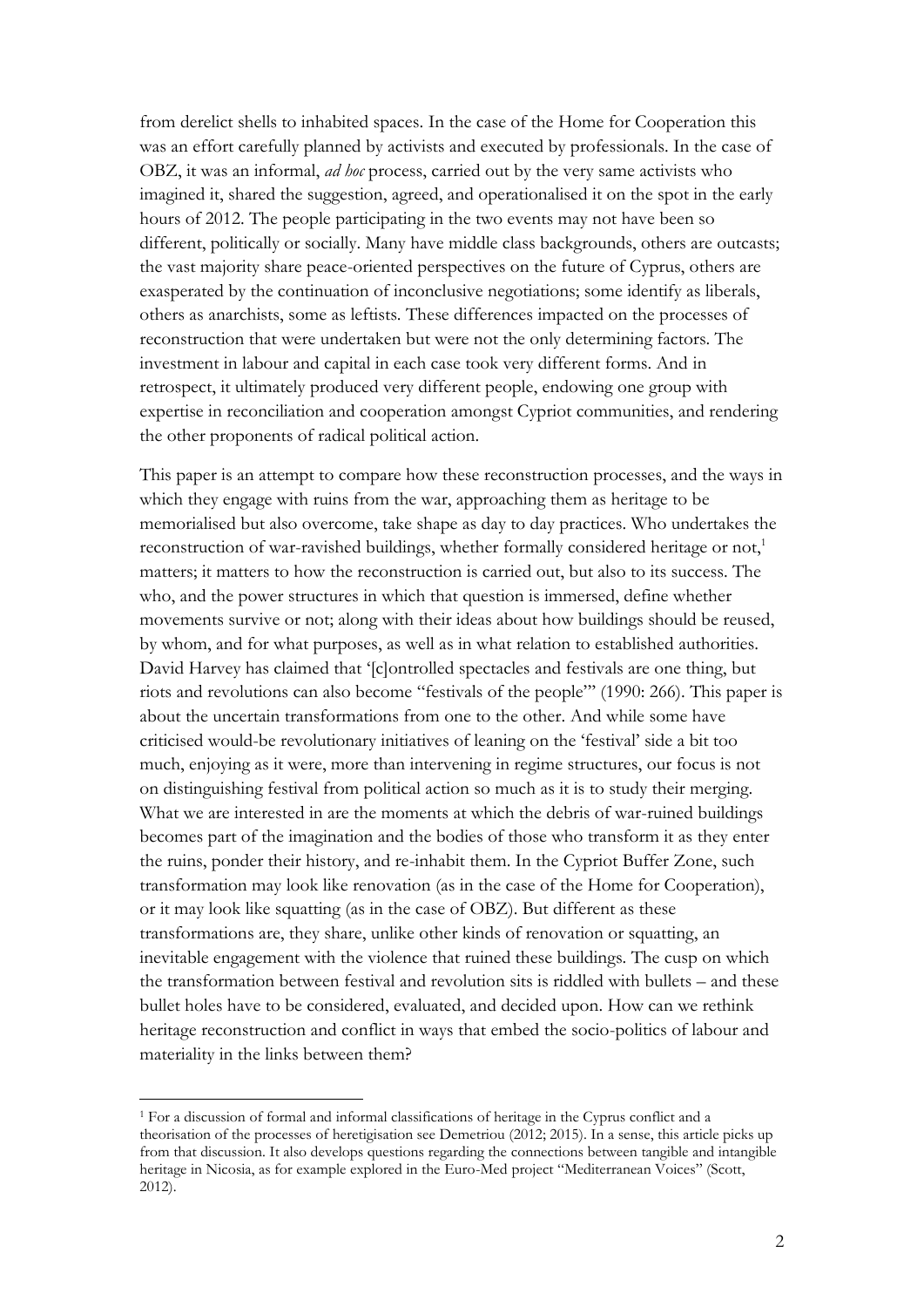In asking how that transformation from festival to revolution is effected and to what cost, we ask about the limits within which hegemonic power structures can afford critique. A group of professionals might indeed have reason to hope that bricks and mortar can effect revisions of the nationalist narrative. But dreadlocked students espousing social justice and anti-authoritarianism, know that they cannot hope to be granted access, let alone be tolerated to clean out and rehabilitate an empty building and turn it into a social space to share and promote their ideas. The 'successes' of such movements remains debatable (Thorn, 2012) and can easily be dismissed as irrelevant to formal politics, even self-indulgent. But this in itself is a political stance, evaluating 'effects' on predetermined bases of what might constitute relevance and irrelevance to politics proper. Art, for example, which often 'indulges' in the use of ruins and dereliction, as indeed it does in sites in the Buffer Zone, is widely recognized as an important building block in the process of gentrification and the politics of rehabilitation that it involves. Is such indulgence more politically relevant than occupy protests? Would the political work of NGOs in the city, distributing say aid or food, or holding performance events in re-appropriated buildings be more politically relevant? And would any of these activities be non-indulgent by definition? These are questions that ultimately imply a moral evaluation of politics (as serious, joyless, efficient), which at the very least jars with what we know about the work of performativity and cynicism in politics. Thus, instead of taking these terms as our basis for evaluation of political action, we want to highlight is the transformative potential that festivals-cum-revolutions leave behind in the spaces that have been organically engaged with, especially after these spaces have been reconstructed by on the level of bricks and mortar. In considering the implications of such reconstructions, the paper then examines the role of actors in managing conflict heritage and using it to overcome division.

These actors, we suggest, are actually two groups of 'organic intellectuals' in the Gramscian sense – people 'who transform the incoherent and fragmentary "feelings" of those who live a particular class position into a coherent and reasoned account of the world as it appears from that position' (Crehan, 2002: 129-130). And therefore our examination is of the role of organic intellectuals in the making of heritage and the parallel examination of the hegemony of heritage in urban policy. As a space that social justice politics is being asked to transform (Mitchell, 2003; Swyngedouw and Haynen, 2003; Smith, 2002; Harvey, 2010), buildings ravaged by war and left dilapidated are a particular kind of war heritage embroiled in battles of reconstruction. The battles that we recount here are about creating landscapes that memorialise not only ethnic conflict but the multiple political conflicts that unfold in time and space.

In Nicosia, a city grown out of a medieval core which was enclosed in Ottoman times (1571-1878) within the pre-existing Venetian walls, today's conflicts are about the gentrification of the city centre, the political ideology battles exacerbated by the financial crisis, battles for representation, claims to space, and multiple critiques of authority and nationalist narratives. These conflicts are overlain over older conflicts for political power unfolding from the period of British colonial rule (1878-1960) as clashes, killings, and geographic separation between Greek- and Turkish- Cypriots, which culminated in the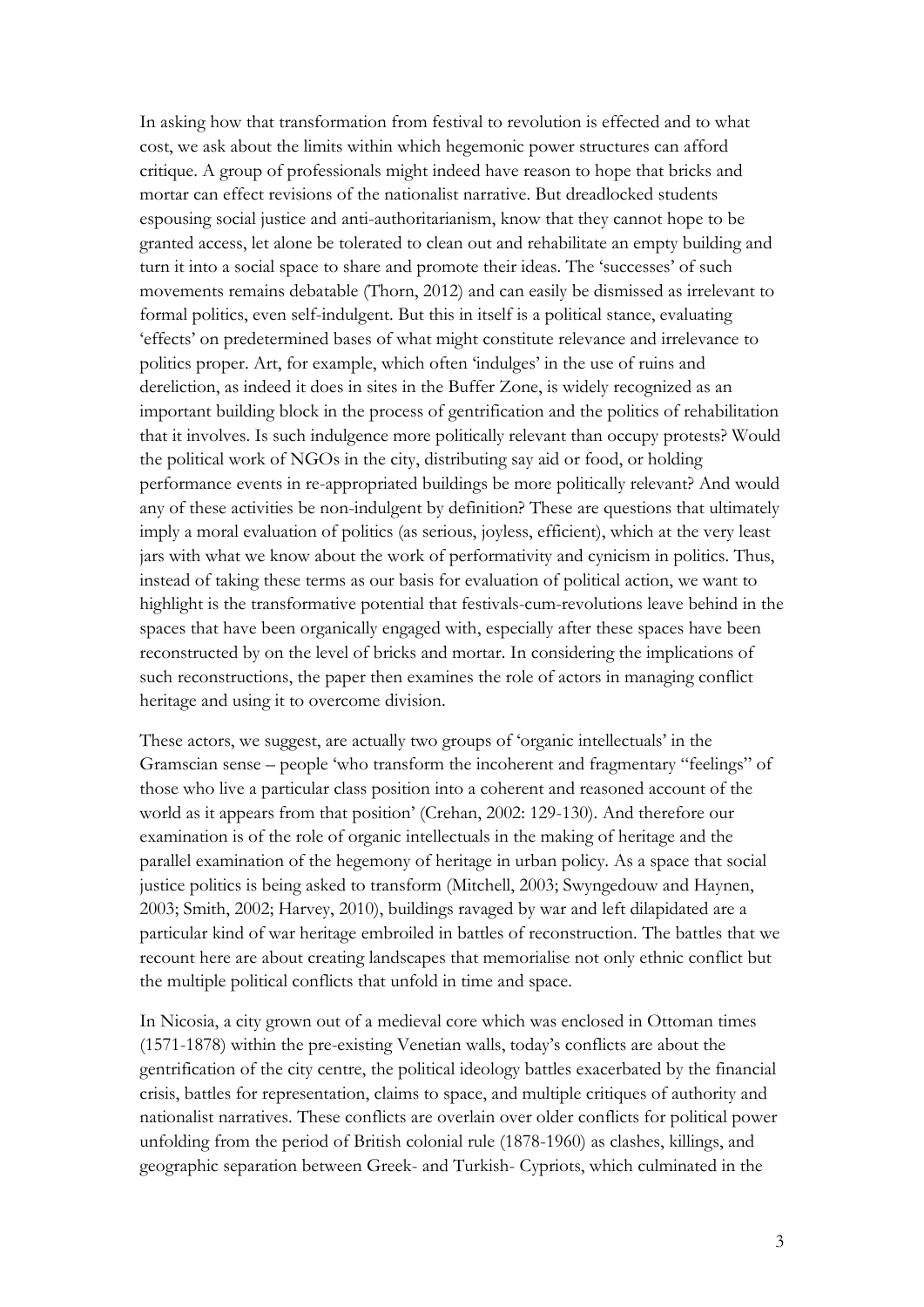establishment of the UN-administered Green Line in the centre of town in 1963 and extended after the 1974 war. These older conflicts resulted in the repossession of properties belonging to ethnic Others left on the 'other side',<sup>2</sup> the disinvestment from areas close to the Green Line, the decline of neighbourhoods in these areas, and the dilapidation of buildings within and around this UN Buffer Zone, which is now the focus of gentrification investment. These conflicts have produced monopolies on property development and have reconfigured downtown areas into migrant pockets, sex work neighbourhoods and upmarket business and tourist habitats, all within meters of each other. And likewise today, what is reconstructed, how, and by whom, and how it is lived in and used after the reconstruction are all questions that imply the re-shaping of communities, and the ethical coding of property, value, and profit.

In this article we want to stress the importance of looking into these questions and their relation to heritage processes from a Gramscian perspective. Much of the critical literature on urban planning takes account of Gramsci's category of 'organic intellectuals' (1971: 5-23). Where these intellectuals are located in urban space, however, seems an open question. Speaking on post-apartheid South African urban space, Pieterse (2006) argues that such intellectuals, who provide the link between planning policy and grassroots struggles can provide indigenous solutions. Liu (2006) suggests a focus on community organising as a location for 'organic intellectuals' in the city, moving the Gramscian focus further away from state centres of power to the margins. Kipfer (2008: 134-146) argues that the anti-capitalist critique articulated at the current moment partakes of both Gramscian social anti-capitalism and Lefebvrian artistic anti-capitalism where urban protest may yet engender a radical counter-hegemonic critique from the margins of the everyday. DelSesto (2015) suggest that urban gardening movements, arising from 1970s 'garden guerrillas' e.g. in New York are examples of organic intellectuals re-writing the hegemonic script about appropriation of urban space. These readings suggest that in looking for organic intellectuals in urban space, we are looking at broad fields of actions and broad concepts of social groups. We have to then look much further than the urban development professionals that many studies of urban development in Nicosia have been centering on. And importantly, we are also looking at multiple forms of 'organicism', which involves not only linkages between social groups and the state, but also between people and space, communities and the materialities around them, enclosures and the work of their dissolution.

This organicism is central to our concerns and was also central to Gramsci's who writes that '*homo faber* cannot be separated from *homo sapiens*' (1971: 9). In Crehan's anthropological development of this concept, materiality is strongly present: she pays particular attention to the metaphor of building and destroying ditches and fortresses to describe the organic intellectual work that needs to be done against the state and its hegemonic discourse (2002: 152-160). The intellectualism of organic intellectuals, she also explains, is centred on their educational role over and above the sophistication of

<sup>2</sup> This is one aspect of the legacy of cosmopolitan coexistence that characterised many Mediterranean cities, elaborated in Scott (2012). The ramifications of repossession of Other properties on concepts of sovereignty are explored in Erdal Ilican (2011).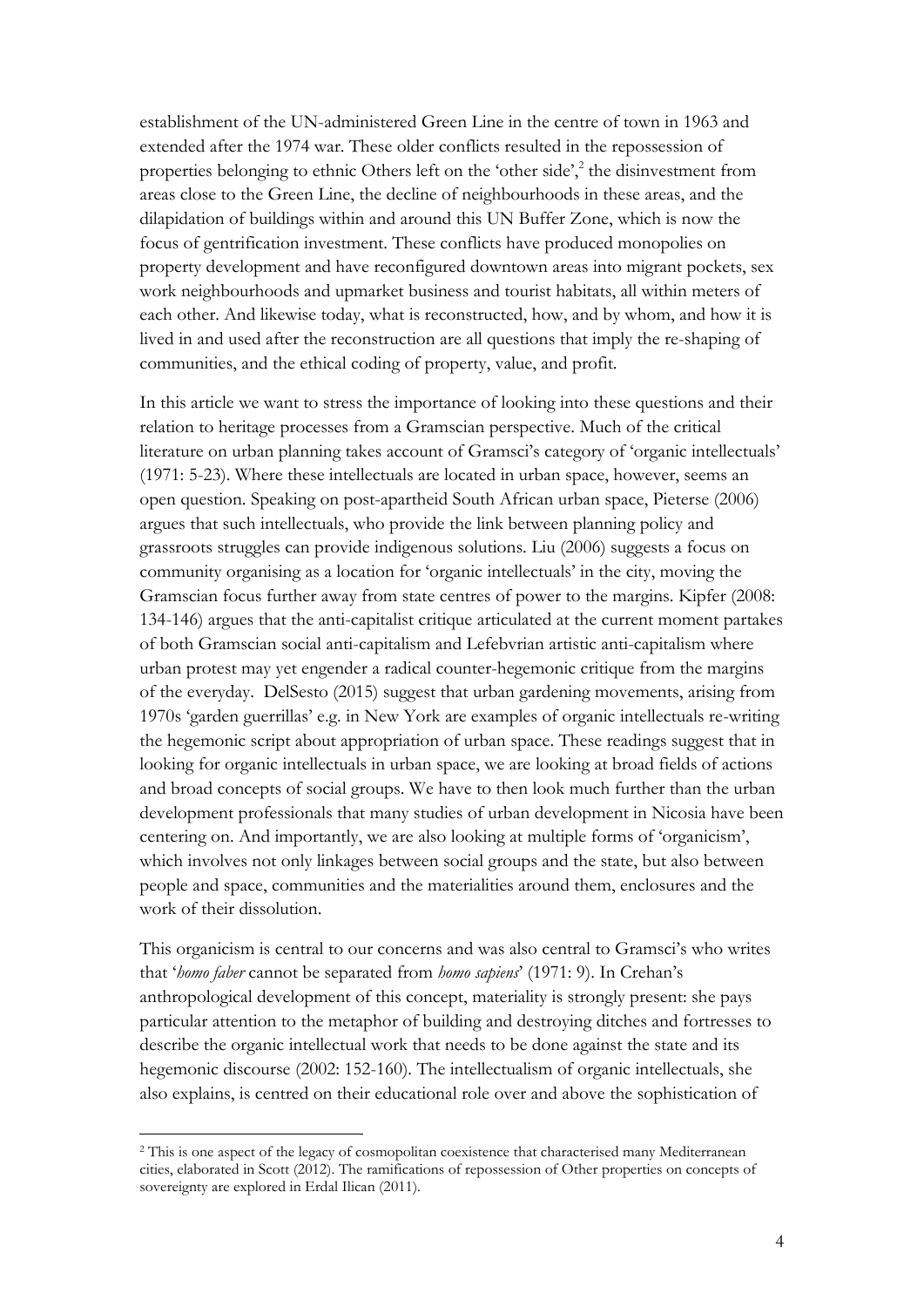their ideas (ibid). We take that cue to explore two processes of reconstruction that could be classified as 'organic' in the sense of arising out of and within communities and geared towards the needs of those communities. In line with Gramscian readings, we also see in such 'organicism' a transformative capacity towards a new political situation. And we concentrate specifically of how such organicism ties integrally together thought and action, material and conceptual transformation. In this sense, we explore organic reconstruction as counter-hegemonic practice that formulates wars of position, changing only partly hegemonic structures by introducing new discourses and succeeding, in this change, to variable degrees.

#### **The Home for Cooperation**

The 'Home for Cooperation' (often shortened to 'H4C'), is the name of a building inaugurated in 2011 (insert photo). The initiators of the reconstruction were the Association for Historical Dialogue and Research (AHDR), a non-governmental organisation made up of Greek- and Turkish- Cypriots, which was founded in 2003 – the year that the border opened. The founding team consisted in large part of educators (school teachers, education graduates, Turkish-Cypriot union leaders, academics) who had identified history as one of the biggest factors in the perpetuation of conflict cultures on the island. The goals of the Association were to address this problem by designing new teaching materials and training events to aid the existing curricula in schools and offer extracurricular education.<sup>3</sup> While previous attempts at addressing the problems of history teaching had focused on specific projects comprising the revision of history books and linkages with other projects in the region, the Association had a more durable vision of addressing multiple issues around history education that was not projectconfined. It aimed at producing education and research materials on method (how one learns and teaches history) and substance (how histories can be told otherwise) to complement rather than replace existing school materials. 'Multiperspectivity' in historical understanding is the ideological cornerstone of AHDR's work.

The Association was for some time housed in a shared office in Ledra Palace Hotel. Closed down during the war and used as UN military barracks since, the Hotel has leant its name to the whole area in that section of the Buffer Zone. From this one-desk space, AHDR expanded its base to a two-storey multi-function facility that stands opposite the Ledra Palace. Members of the Association who were instrumental in this transformation emphasise that the AHDR's presence in the Buffer Zone and in the form of a material structure was vital to their vision of cooperation. They often point to the perceptions about Cyprus as a divided island that they encountered abroad as a central driver in their efforts: 'when asked where we come from, we say Cyprus, and then the next question is almost always "north or south?" We wanted the Association to not have a side'. This call for a new conceptualisation of divided space became a central theme of AHDR's initial projects. One of them, 'Nicosia is calling'<sup>4</sup> produced booklets aimed at elementary school

<sup>3</sup> See http://www.ahdr.info/home.php.

<sup>4</sup> [http://cyprus.usembassy.gov/embatwork/usaid\\_nicosiacallingoct09.html](http://cyprus.usembassy.gov/embatwork/usaid_nicosiacallingoct09.html)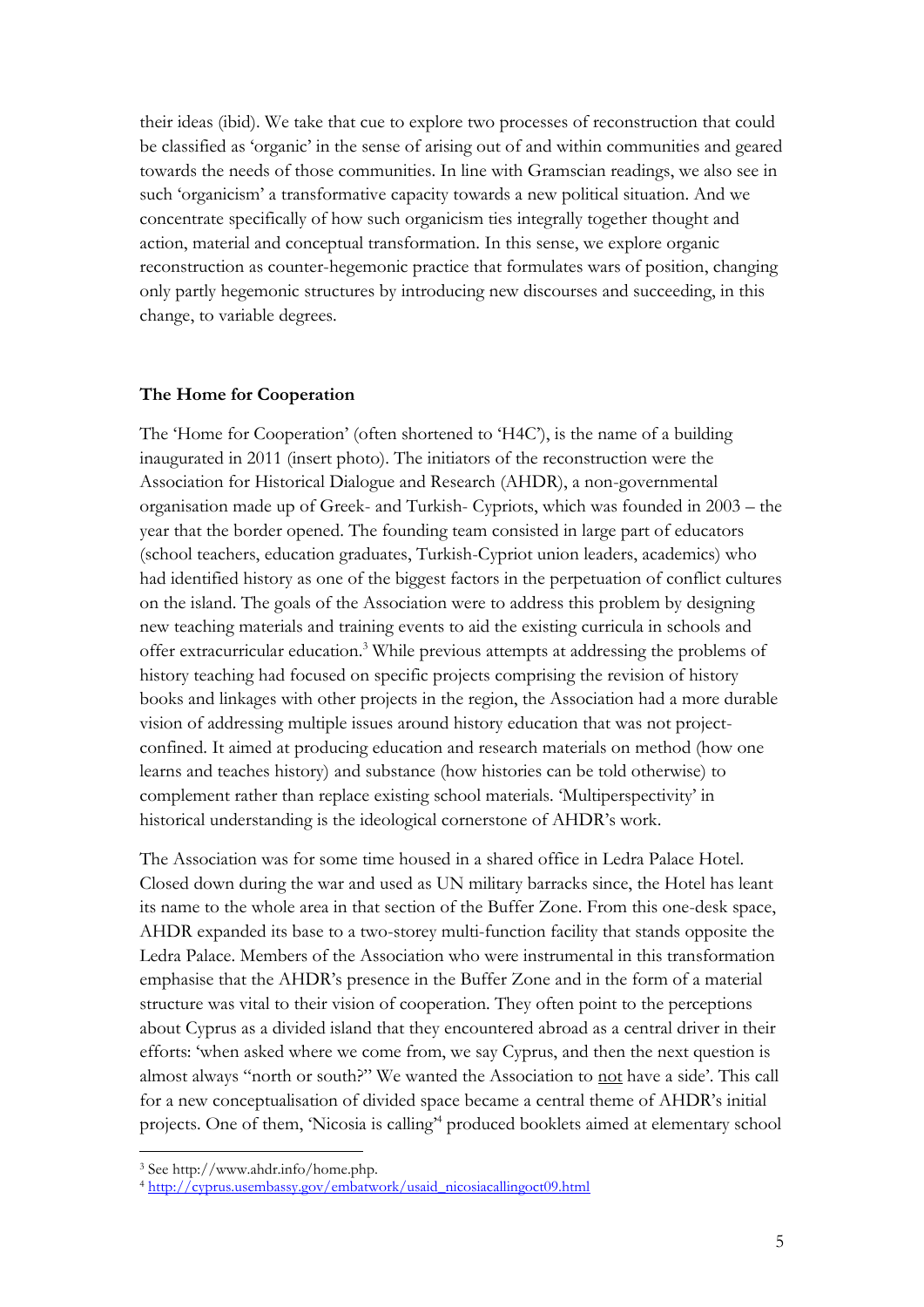students aiming to provide an alternative history of Nicosia, presented from multiple perspectives. This and other projects provided AHDR with an anchor on the civil society map and grounded their bid for material presence in the Buffer Zone. It was a bid to change the landscape of civil society and the landscape of urban division at once. This bid took the form of grant applications to international donors and received support from the European Economic Area grants (with contributions from Norway, Iceland, and Lichtenstein) and Norway grants in 2009<sup>5</sup> to support the buying and renovation of the derelict building that eventually became the Home for Cooperation.

The building targeted for this purpose was in fact the only one amongst five derelict houses in the Ledra Palace crossing area that was being used. It used to house a small Tshirt printing shop used by UN personnel. The owners of the building were the heirs of Haigaz Mangoian, an Armenian photographer, who had lived and worked there from the 1950s until 1974, with his brother Levon. In 2005, a cross-border artistic exhibition entitled 'Leaps of Faith' (Figure 2, figure  $3$ )<sup>6</sup> had been given permission to use part of the building as an exhibition space. This was the first time the building was being transformed since the war.<sup>7</sup> At the height of a property boom on both sides, and with the precedent of another building in the area getting approval for renovation into a high-end restaurant, the building was sold to AHDR. Ground was broken in that festive atmosphere in 2010 and by 2011 the renovation had been completed.

At the beginning of the reconstruction, personnel from AHDR looked over the contents of the building and selected items that were considered of interest and could be in the future exhibited in the building. Such items included print frames from the T-shirt shop and small tools. More permanent fixtures, such as disused and rusted sinks, which were removed in the construction works, were memorialised in the video clip produced during the 'History on the Grill' event.<sup>8</sup> This was one way in which the building's history was salvaged and heritigised. Its heritage value arose primarily from the fact that it was a waraffected building, in a position that made it an iconic symbol of the Green Line, and well-maintained as an example of urban British colonial architecture. The second way in which heretigisation proceeded was through the professional involvement of architects who surveyed the features of the building and restored those that could be restored: midcentury marble floors and tiles were cleaned and polished, the central staircase and banisters treated and painted. Bullet holes from the war were left visible where this did not interfere with renovation works (e.g. they remained as grooves on the sandstone but not on the brick and concrete walls which were re-plastered and repainted). The bricks and mortar aspect of this peace project required expert evaluation, planning, and execution, as well as a sizeable amount of funding, most of which came from a second

<sup>5</sup> http://www.home4cooperation.info/index.php/about-h4c/history-of-the-h4c

<sup>6</sup> See Pellapaisiotis (2014) for a critical analysis of the exhibition and comparisons with other political art projects in Cyprus.

 $^{7}$  Authorisation to intervene in the Buffer Zone is granted by the UN Force in Cyprus (UNFICYP), which consults authorities as relevant. In the specific area in the Buffer Zone, jurisdiction lies with the authorities of the Republic when it comes to permits for building, water, electricity, etc, but only for designated sections in the area. Generally, the east side of the road is considered to fall under the Republic's jurisdiction, the west side UNFICYP's.

<sup>8</sup> Available at https://www.youtube.com/watch?v=PEQu8WKlZjM (last accessed 2 June 2017).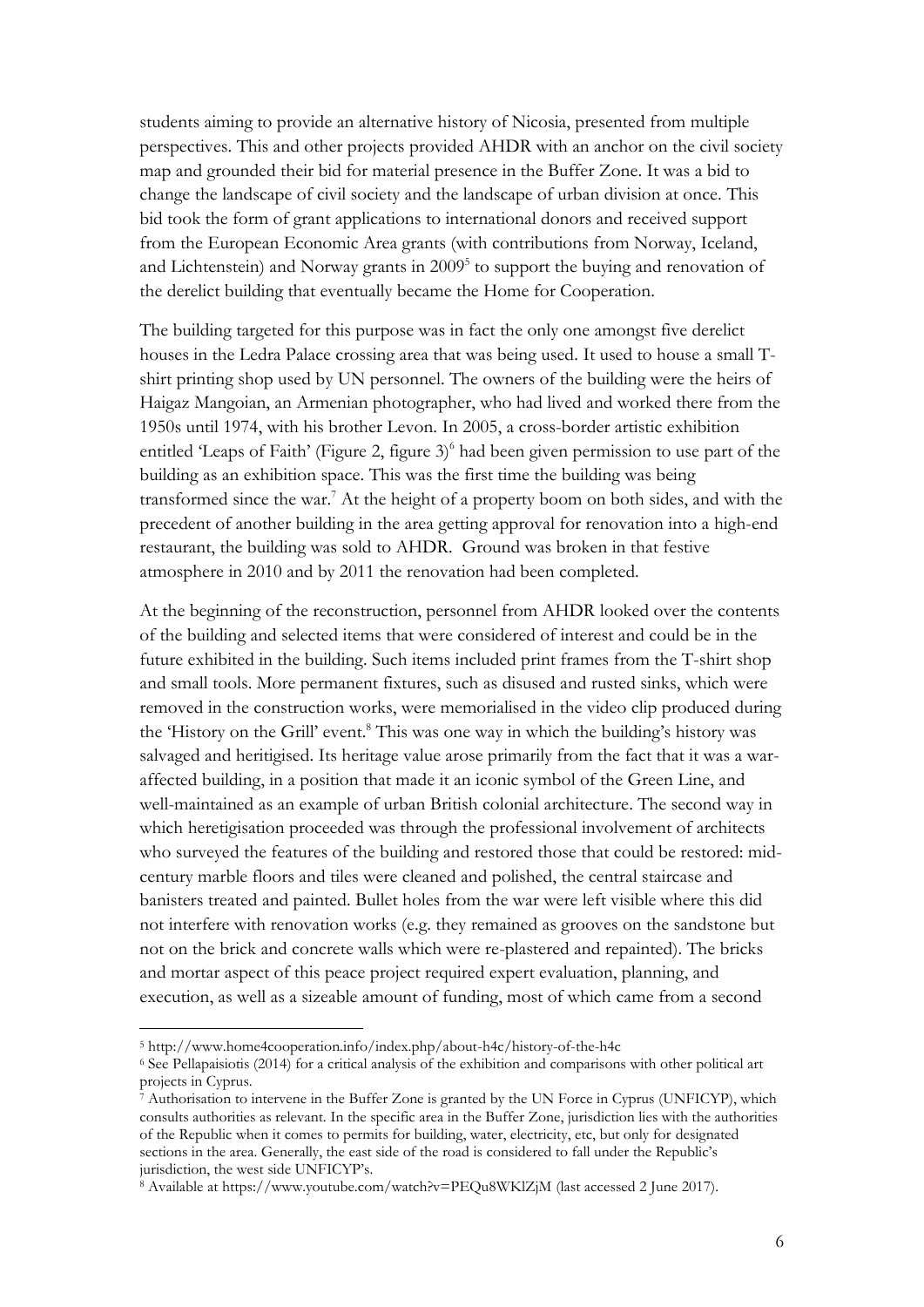Norwegian European Economic Area grant, both totalling 1.566m Euro. Upon completion of the renovation works, the building of the H4C was opened by the leaders of the two communities, who cut the ribbon together.

The H4C now boasts two conference rooms, a cafeteria, and several offices where personnel from different bicommunal projects work – the projects range from environment, to sports, reconstruction, youth, and social issues. AHDR also runs its own projects, focused on formal and informal history teaching – in the last few years they have included the development of walking tours in Nicosia, history education conferences, oral history research manuals, village-based history research, history-writing from gendered perspectives, and story-telling children's groups. For anyone involved in cross-border activism in Cyprus, the H4C has now become a key reference point. Formal events in the conference room are frequent and the cafeteria enjoys a small but steady stream of clientele, the vast majority of whom are involved in reconciliation activities.

It could be argued then, that the renovation of the H4C has helped consolidate a diverse group of people and activities associated with what was known as the 'bicommunal movement' in previous decades. This movement included leftists, liberals, peace activists, academics, international conflict resolution experts, fringe and mainstream party members, and trade unionists, all of whom had different but largely converging goals centering on the re-unification of the island. On the Turkish-Cypriot side, many of these individuals are also vocal in formal politics and include major unions, politicians, and holders of office. The ideology of co-existence is as much a connector as the space itself. The reconstruction of the H4C as a building is then the stone-and-mortar aspect of that process through which organic intellectuals emerge as the spokespeople of their social group with 'active participation in practical life as constructor[s], organiser[s], "permanent persuader[s]"" (1971: 10). And indeed, this role is not devoid of struggle. Through the process of reconstructing the building, AHDR members have faced bureaucratic hurdles, denial of construction and other licenses, delays in approvals, financial uncertainty, and in some cases personal critique from the establishment that came with professional cost.

AHDR's biggest success in this sense has been the material restoration of the building. At the same time, its ideological impact also needs to be recognised. AHDR is concerned to effect a change in history teaching and nationalist hegemonic discourse. And in as far as authorities appear to applaud the effort (e.g. through the leaders cutting the ribbon, and attending other events there in recent years) or simply tolerate it (through the easing of bureaucratic obstacles), it could be said that AHDR contributed, in however a small part, to the process (as yet incomplete) of hegemonising a once fringe discourse of reconciliation. AHDR contributed to the consolidation of an intellectual movement, even if their establishment as organic intellectuals is yet to be fully achieved. The 'long, hard process' (Crehan, 2002: 160) of establishing reconciliation as hegemonic discourse and its proponents as organic intellectuals, has at least begun through the endorsement by authorities, in the form of leaders' visits to H4C, and the fact that liberal discourse has made reconciliation a legitimate political cause. This has also provided a point of critique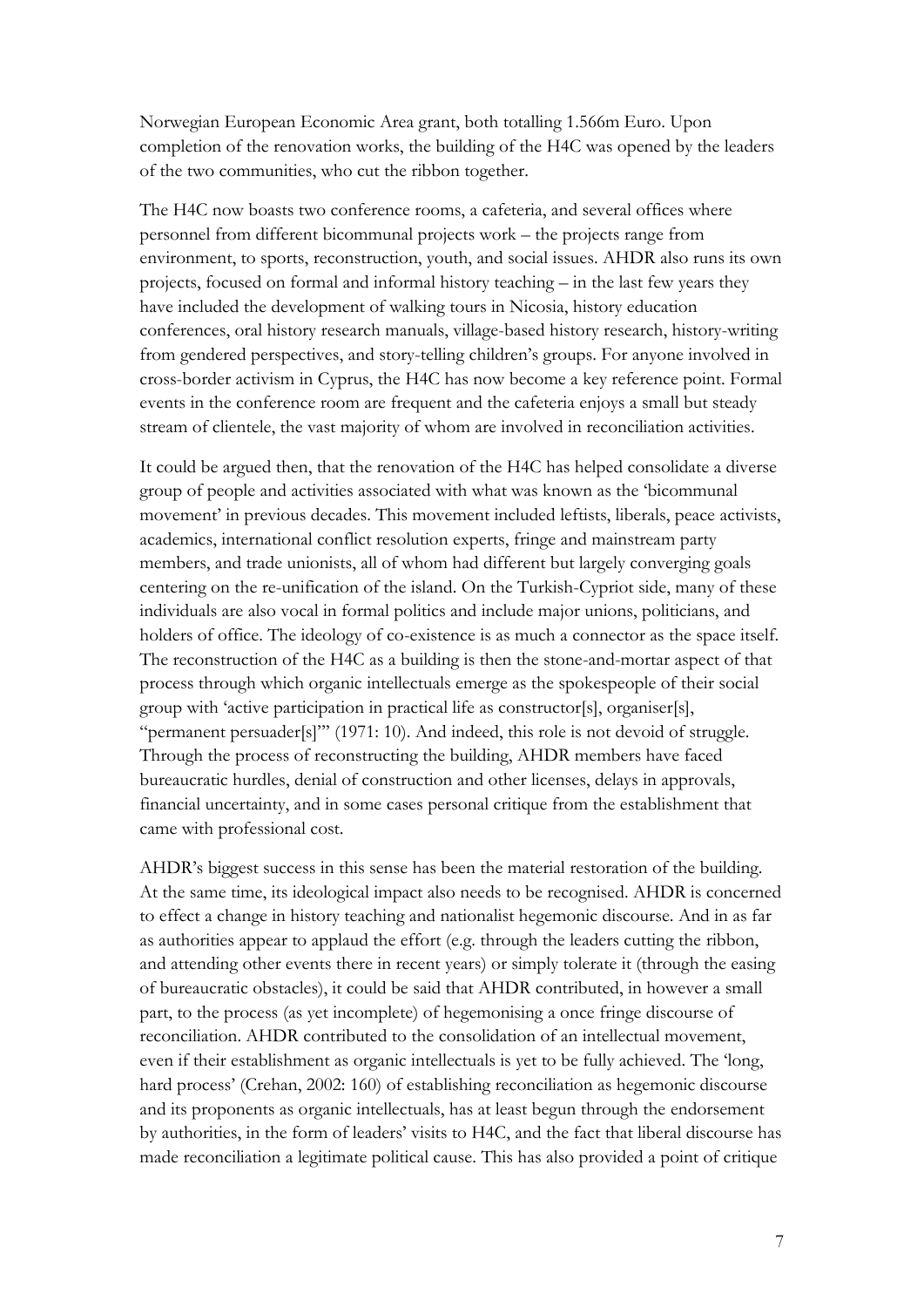of AHDR for having watered down with liberalism the radicality of bicommunal activism.

Nevertheless, of concern here is the fact that AHDR activists gave a material basis through the H4C to a concept of coexistence (being in Cyprus without being in one of two parts, north/south). The renovation of H4C as a process of giving matter to an idea undoubtedly played a part in widening the hegemonic scope of that idea. In doing so, it showed the centrality of material transformation to the process of hegemonisation. This material engagement with buildings and their transformation is, for us, a key aspect of the organicism we explore. It is what connects ideas (in this case reconciliation) to praxis (in this case transformation of space and public discourse). Organic intellectual praxis therefore, is as much about relating concepts to the public as it is about merging intellectual and physical labour. And this organicism, we show in the next example, unfolds on a spectrum of differing forms of intellectual and physical labour, and differing balances between them.

The H4C's hegemonising role is incomplete, but also partly ambivalent. Prior to the transformation of the building, the bicommunal movement, had largely congregated around Ledra Palace Hotel (Demetriou, 2012). Going past the checkpoints and into a highly-guarded building surrounded by UNFICYP soldiers was a daunting affair for new initiates. The H4C represented a subtle but important change from that situation. People now meet informally at the café, away from conspicuous UN presence (even though checkpoint guards are still confronted). This shift across the road consolidated the movement into the friends and acquaintances one greets every time they visit or pass by while crossing the border. It also expanded it, if slightly, to individuals who use the space for hire for diverse activities: yoga and photography lessons, children's activities, language courses in Greek and Turkish. But this shift also lent credence to the assessment that bicommunalism was now 'professionalising'. Consortia of academics, activists, and professionals were now being created and were bidding for local and international funding for activities across many fields – from environment to media to sports- and many hosted under H4C. Indeed, this was the main qualitative change from what had gone on before, where projects were often either research-based or focused on getting people to express their visions of a united Cyprus (often at the prompt of international conflict resolution academics). Now people were doing things (cleaning beaches, attending summer schools, playing basketball) irrespective of those visions.

What the H4C sheltered as a safe haven in times of difficulty could be budding into a new civil society connecting state, in the form of a future state that the negotiations just might eventually bring about, to the masses of people who will be tasked with carrying out the transition in their daily lives. At the same time this carries risks in the form of backlashes with which AHDR's work is received. This could range from police decisions to allow access (where regulations on vehicle access are highly arbitrary) to ministerial decisions to issue relevant permissions for projects (especially where teachers are involved, for example). As an organic intellectual group, the AHDR anticipates less the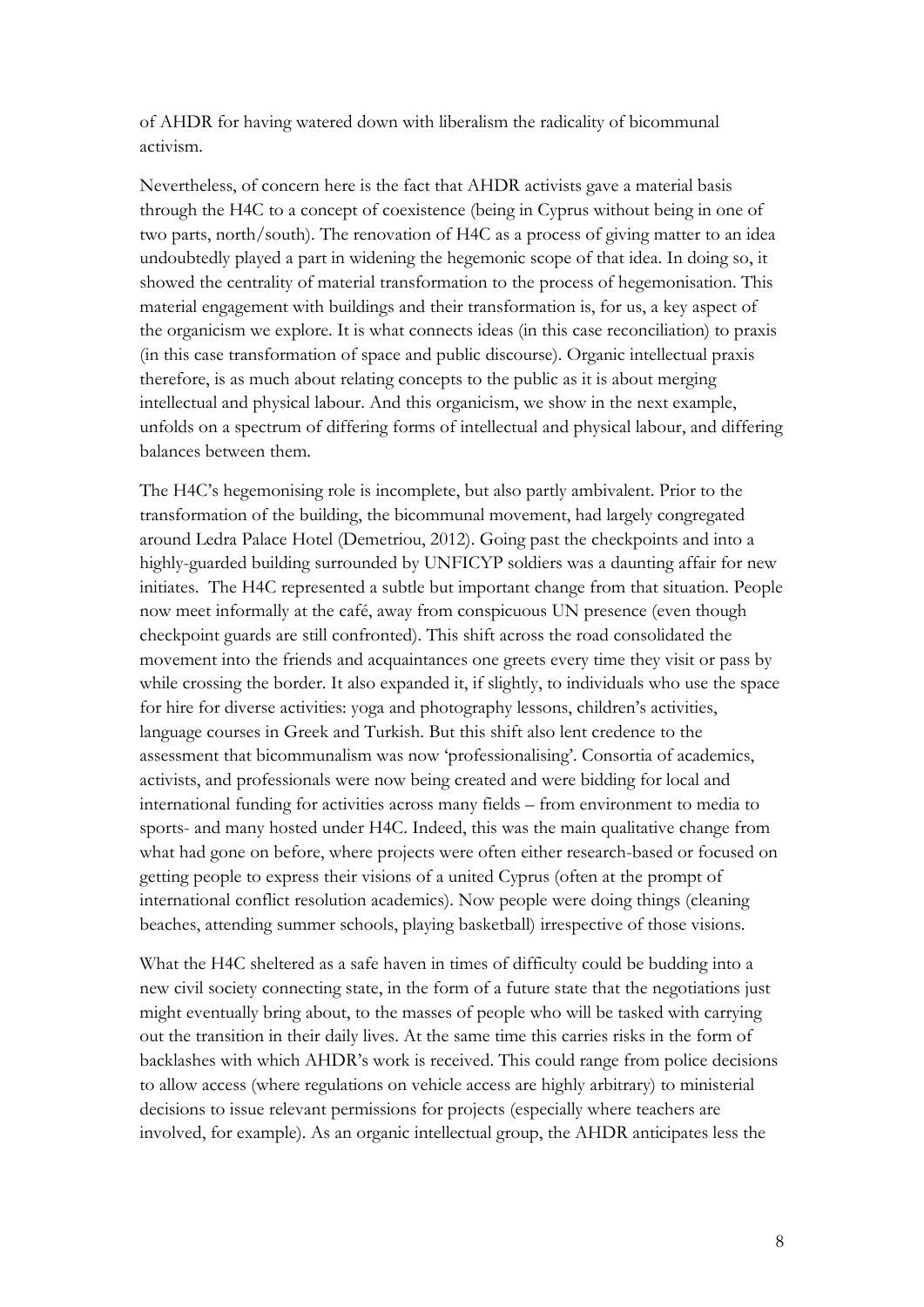big Marxist revolution than a liberal peace transition.<sup>9</sup> And in this, it may well fall short of radical expectations for wholesale social change within or outside the peace negotiations frame. But it is exactly this ambivalence that provides scope for hegemonisation. It is this ambivalence that allows it to reflect the multiple negotiations of peace as a liberal concept. And AHDR activists are cognizant of that ambivalence inherent in their connections to authorities, just as Gramsci's organic intellectuals are aware of their role as links to civil society (in contradistinction to traditional intellectual who present themselves as unconnected to the state). Such ambivalence is lacking from our next example of OBZ, whose organicism is more focussed on their labour investment.

## **The Occupy Buffer Zone movement**

-

In October 2011 tents were pitched in the middle of the street crossing between the two Ledra Street checkpoints. They were put up in solidarity with the Wall Street Occupy movement that was inspiring squat-type protest globally. The movement in Cyprus was called Occupy Buffer Zone – OBZ. The dynamics that gave rise to this movement in Nicosia have been explored by Erdal Ilican (2013; 2017). What is crucial to note here is that the movement grew out of a radical youth group that included Greek-Cypriots, migrants, and Turkish-Cypriots, some of whom had had previous squat experiences and who had considered squatting in the Buffer Zone. So the pitching of tents in the Ledra Street crossing area represented a local action of global solidarity and the culmination of radical political thinking and strategising. Another crucial point of note is that the OBZ movement emphatically refused to label itself in specific ways and particularly to subscribe to the label of a 'bicommunal movement' (ibid). Even though it did speak of multiple communities, its radicalism was far more pronounced than that of AHDR and its vision was clearly revolutionary, based roughly on a repertoire of anarchist principles.

The culmination, and arguably the dissolution of the movement had a definite turning point in the occupation of a building in the Buffer Zone area adjacent to the Greek-Cypriot police checkpoint. The building had been abandoned in 1963 but remained under the ownership of the Cypriot Archbishopric. Although empty, after the opening of the Ledra Street checkpoint in 2008, it had hosted an art exhibition entitled 'Uncovered' earlier in 2011, which explored the ruination and abandonment of another Buffer Zone location, the Nicosia airport.<sup>10</sup> It is interesting to note that artistic installations pre-existed both attempts at rehabilitation, just as artistic initiatives had prefigured the onset of gentrification in central Nicosia.

OBZ activists moved into the building in January 2012 and squatted in rooms until April 2012, when they were brutally evicted in a violent attack by the special operations squad unit of the Greek-Cypriot police (Erdal Ilican, 2013). The example of the OBZ rehabilitation of this building could be taken as the revolutionary aspect of Gramscian

<sup>9</sup> A critical evaluation of the shortcomings of such liberal peace is provided by Richmond (2012). <sup>10</sup> <http://basaksenova.com/uncovered/>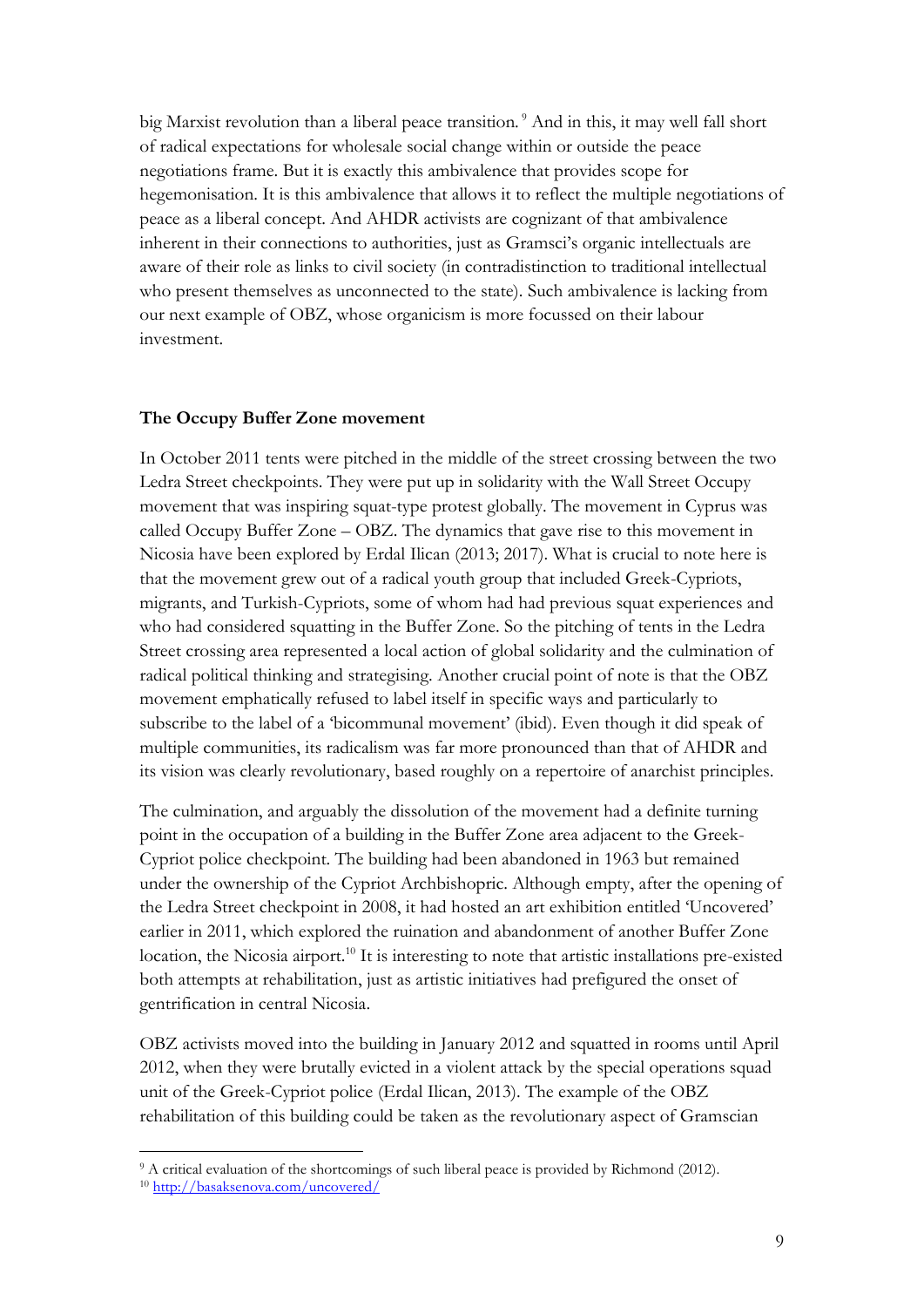organicism both in success and in failure. The material aspect of this organicism is what we consider crucial to such an analysis. At the risk of pushing the definition past its limits, our framing of occupiers as 'organic intellectuals' points to this other aspect of organicism in relation to urban space. These organic intellectuals included students, artists, and recent graduates, who joined the occupiers of the Buffer Zone and became builders and planners as they transform their living quarters; their existence in the space itself exemplified the crisis of unemployment that Gramsci described as an outcome of the expanded education sector that comes with industrialisation, but which deceptively promises improved life conditions (1971: 11).

The building occupied consisted of five levels made up of the basement, ground floor, first floor, second floor and the roof. It was a modern concrete structure built in the 1950s for commercial use at the heart of old Nicosia. After 1974, the building had been used as a defence location by the Greek-Cypriot military (the National Guard) who withdrew after the opening of the border. When OBZ activists moved in in 2012 their purpose was to make the building inhabitable so that they could shelter there from the winter cold – both for sleeping purposes and social activities. The process can thus be described as one of rehabilitation rather than structure-altering reconstruction. Their material encounters in this space could be also seen as an attempt to open up a 'dead' space and bringing life back to it. The story that follows is a story of encounters with the palimpsest of physical objects lying in the path of the occupiers. It was a far less structured and professionalised process than the collection of objects and renovation of features that had taken place at H4C.

The north and the west façades of the building consisted of shops running along Kykkou Avenue and Ledra Street respectively. The main entrance to the building was on the side of Ledra Street, near the police checkpoint. The entrance led to a narrow flight of stairs to sections of the upper floors. The façade of the building was given a facelift as part of Nicosia Master Plan Program after the opening of the checkpoint, mainly in order to raise its tourist attraction value. Unlike the west façade, the north façade was left untouched and remained inaccessible to everyone but the UN soldiers. At the east end of this façade a second entrance led to another flight of stairs going all the way from the basement to the roof. The rooms in the ground floor, which functioned as shops once, vary widely in size and many had direct access to an allocated basement (but the ladders leading there were long destroyed).

The first and the second floors consisted of business spaces of comparable sizes, arranged on two sides of an L-shaped corridor. These rooms looked like commercial office spaces, rather than shops. They were self-contained units, each with its own access to the corridor, some also having connecting doors to adjacent rooms. For the occupiers who ended up using these rooms to sleep in, this offered the possibility of having a selfcontained room, two connected rooms, or a triple-room space. When the occupiers moved into the building one of the first things they realised was that the building did not consist of only the two sides seen form the road. It had two further wings, attached to neighbouring buildings in the south and east. It was an open square with four sides arranged around a central courtyard. The east side was organised into smaller rooms,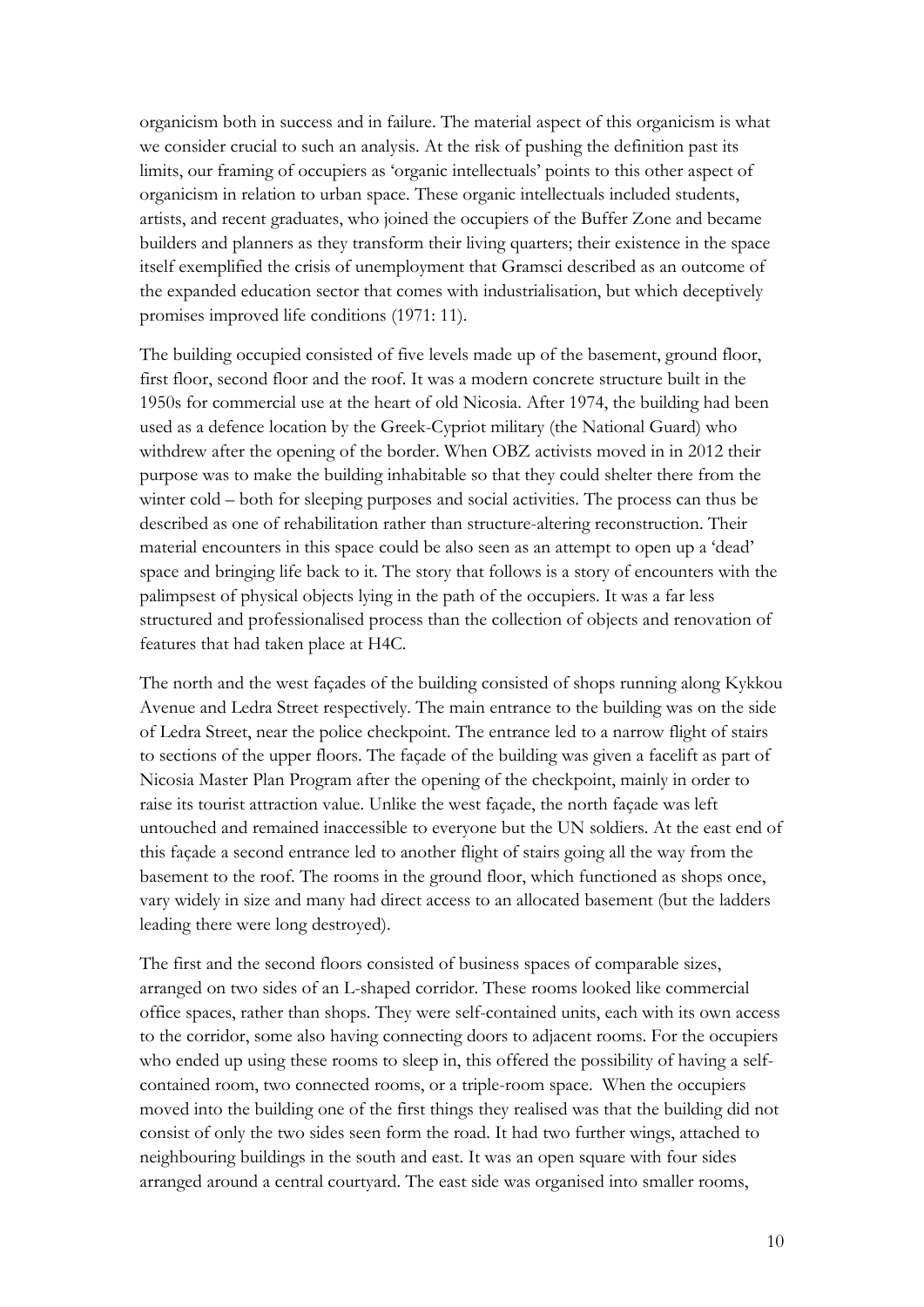which were probably allocated to the buildings' maintenance personnel who cleaned the shops and stairs and delivered coffee to shop-owners. These rooms lined a corridor that continued to the south side of the building, leading to toilet spaces (two on each floor, each with a small window).

Inevitably, and perhaps unintentionally, one of the first things the occupiers did was to analyse the organisation of the building and reconstruct what may have been its various past uses. In the absence of an easily available official history, the objects found by the occupiers became vehicles in this mental reconstruction. In terms of organicism, this is important to note both analytically and methodologically. The brick-and-mortar work was no longer separate from the intellectual work required in the process of rehabilitation – the two merged. Manual, political, conceptual and emotional work was all done at once by the same people. This is a sort of organic connection that Gramsci's concentration on the division of labour that spurs organic links between social groups and intellectuals overlooks. However, we would like to suggest that in the current formations of counter-hegemonic collectivities such organic connections to space and the materialities that constitute it are important and should be re-examined anew. The indepth description that follows, in this sense, serves as reminder that for all the varied perspectives we increasingly have of urban reconstruction, we still often take it for granted that the contracting out of manual labour is a step that we can pass over as we search for organic links between dwellers and planners. The occupiers of the building on Kykkou Avenue were planners, dwellers, builders, cleaners, and thinkers. Organicism here connected not only concept and praxis, or social groups. It most importantly connected matter and people in a common process of transformation that in turn required an intimate connection between intellectual and physical labour. We offer these insights as invitation to think comparatively of other squatting practices, even though the specific case has rooted its organicism in the cultural investment of both societies in the conflict and its legacy – an aspect that we explore next.

When Nicosia was divided into Greek and Turkish militarised sectors in the 1960s, Kykkou Avenue became the Greek-Cypriot front line. When OBZ moved in, the shops on the ground floor of this street seemed as if they had been suddenly shut one day and had remained thus for the next fifty years. They were overgrown with plants and full of bullet holes. The shops facing Ledra Street presented a different situation. They seemed ransacked, covered in dust and possessed minimal signs testifying to the former use of the space. Due to the facelift of the façade which had taken place after the opening of the checkpoint in 2008, however, they were in better shape, physically and structurally, than the south side.

As OBZ members moved into the building, the first shop to be occupied was the corner shop on Ledra Street and Kykkou Avenue. It had no printed material lying as debris on the floor, as was the case with other rooms. It was full of heavy furniture like shelves and tables. It looked as if it was a craft man's shop of some sort, working mainly with metal. The furniture found was dusted off and arranged so as to allow the space to function as a communal hall, offering warm beverages and providing safety from the elements of nature. Soon after the occupation of the 'coffee' space an adjacent large space on the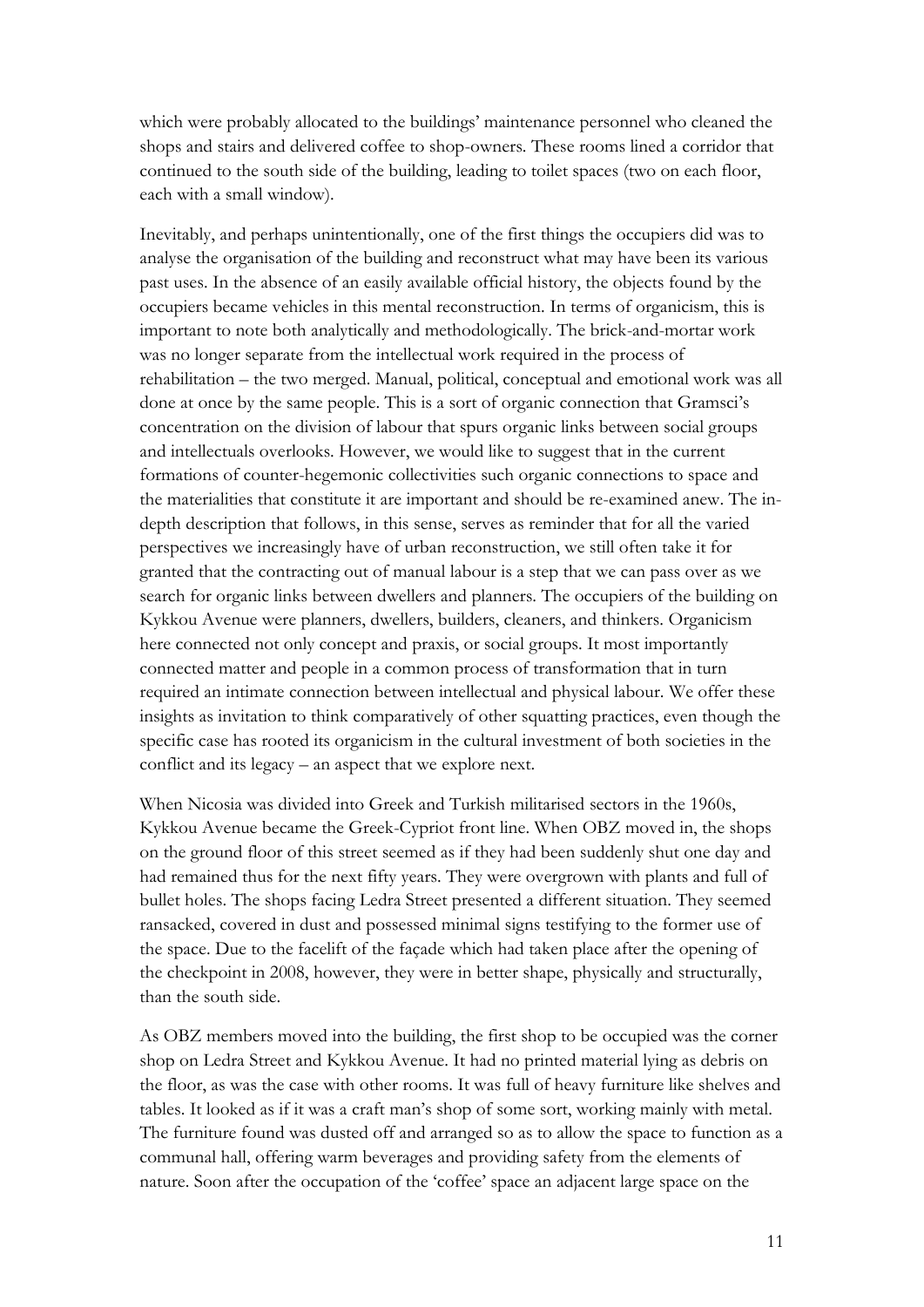ground floor on the side of Ledra Street was also occupied. The history of this space was easier to reconstruct. The room was labelled with a large business sign that covered the length of the space. It read 'Artin Bohdjalian and son', in Greek and English (Figure 4). It was found lying in a corner, full of machinegun bullet holes. The label pointed to the fact that this was a shop belonging to an Armenian textile merchant. The common Armenian origins of the former occupants of both this shop and the H4C building are telling of a kind of past cosmopolitanism (Scott, 2012) that in its heyday before the war positioned Armenians in the social and physical 'middle ground' between the two warring ethnic groups. At the back of the shop a door was sealed off with bricks and at another corner a hole gaped where once perhaps an iron ladder might have led to the basement. The shop was cleaned and converted into a community centre, and events and activities began being organised there.

While the rehabilitation of the textile shop was taking place, the occupiers continued to explore the rest of the building. They entered and explored the various basement links and proceeded also on the upper floors. To allow further access to the courtyard the makeshift brick wall was taken down. As one of the most invasive structural changes undertaken by the occupiers, it actually restored the original passage from the shop to the yard, which the brick barrier had blocked. A wooden door was fixed in place of the barrier. The significance of this change was that the upper floors of the building had now become easily accessible. In order to avoid unwelcome attention by authorities to this fact, which may have prompted eviction attempts, a large banner was placed in front of the door to conceal it.

In the internal yard a large tree was growing amongst accumulated debris that included a water tank. Across the yard the rest of the building was accessible through a specious staircase. Debris was strewn across all the floors of the building and sandbags were piled in numerous places, especially windows, banisters, and other openings. These and the rows of barbed wire abundant throughout the building were clearly left overs from the military defence uses it was put to. Graffiti with military references was etched into walls, presumably made by recruits who had served in the building in previous years, and this sat alongside official military markings. Bullet holes strewn across every single wall made people wonder what deaths might have taken place there. Ploughing through the debris was a visceral experience, bringing the war, frozen in time as it was, into people's bodies, in their lungs, and on their skin. The occupiers decided that some of these bullet holes should be the subject of memorialisation, and dedicated a wall to circling all the bullet holes on it. The aesthetics of memorialisation were more immediate than those at H4C. Plaster here was not a medium of concealing (as opposed to sandstone, where bullet holes were left unfilled) but a medium of emphasis – a canvas on which to draw the deictic lines that accentuated by pointing to them, the holes left by violence. The plaster canvas was used to signpost that 'violence was here, and here, and here'.

Half of the rooms facing Ledra Street, the ones above the police station up to and including the entrance, seemed to have been cleaned at a previous time – another mark of military use. The other half of the rooms contained mountains of trash, that could well have belonged once to the cleaned out rooms as well: cloth, newspapers, business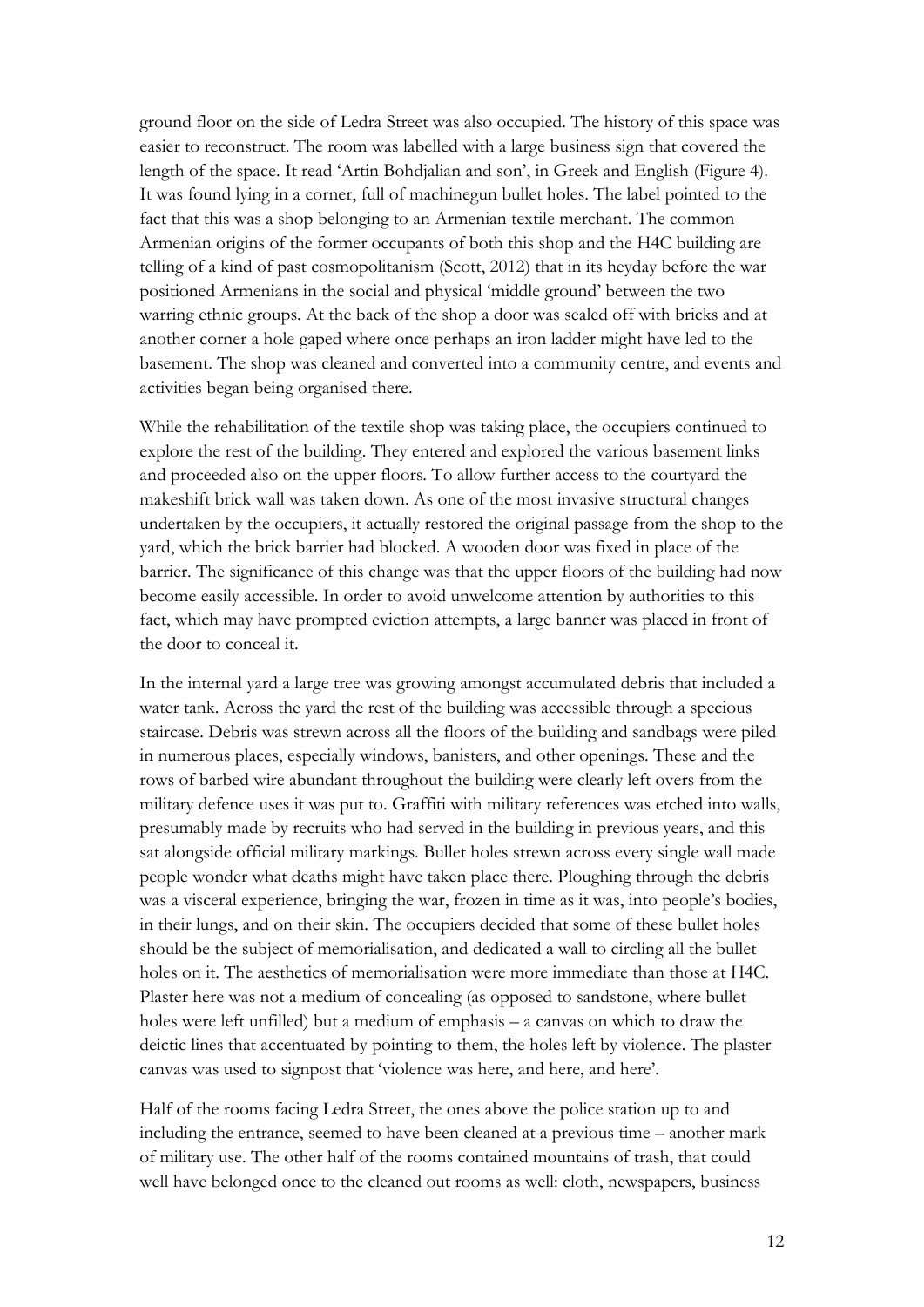files, wood, doors, windows, glass, dust. Sandbags lined all of the north-facing windows, rendering them battlements. Standing in front of them one had a straight line of vision into the Turkish quarter of the old town. The second floor exhibited the same features: military arrangements and haphazardly thrown debris to allow the building a military function. For many occupiers it was an emotional experience, bringing into view the transformation of commercial life into an arrangement geared towards the calculation of death. Embodiment in this sense also took the form of putting people inside someone else's shoes. As occupiers looked out from the window battlements, as they deciphered the names and dates etched in Greek on the walls, and as they pondered on the Greek symbols that attended them (crosses, Greek flags), they re-enacted, in a performative way, those military identities. Rehabilitation was also a bodily and subjective experience in a much more visceral sense than the professional reconstruction of H4C.

Exploration then proceeded to the basement, which was dirty, humid and full of garbage. The walls were labyrinthine and heavy machinery sat amongst the trash. This was the space that seemed most dangerous and thus designated as the rehabilitation's dumping site. It contrasted sharply with the situation on the roof, from which one enjoyed panoramic views of old Nicosia extending from east to west. At the northwest corner of the roof, an iron flagpole hoisted the flag of Greece, supported at its base by car tyres and randomly collected marble slabs.

After initial explorations, the occupiers cleared a path through the stairs and corridors by removing sand bags and razor wires. This exposed interesting architectural details like glass bricks strategically positioned on the floors to allow light into the building. Some of these bricks were broken, posing health risks and allowing rainwater to sip into the building and create structural damage. This called for immediate attention and the broken glass bricks were covered with wood to prevent injury and leaks. On the roof these corresponding areas and broken glass were strengthened with waterproof material. The process of labouring on the roof, gave cause to consider what to do about the flagpole. People debated as to whether the flag should be taken down, moved, or left alone. Opinions converged on the last, the main argument being about attracting unnecessary attention and inviting intervention by the authorities. However, as people started using the roof as a relaxing place (sunbathing, smoking, chatting), the slabs that held the base of the post were moved around. After a rainy and stormy night the flagpole fell. Debates ensued as to whether it should be left or restored. After another two days of indecision, the flag disappeared and the pole was left on the floor. These were the kind of mundane decisions that unlike the presence of bullet holes, AHDR did not need to consider.

As occupiers moved the piles of debris from the rooms they decided to live in, a sifting process began. Mexican and Japanese cloth from the 1940s and 1950s, labelled with country of origin and shipping dates was found in Bohdjalian's shop and storerooms. Other cloth, in different sizes, was unlabelled and unmarked. Perhaps other merchants also had inhabited the building. Newspapers, mainly the Greek ultra-nationalist Mahi, littered the floors, suggesting, perhaps, the political affiliations of shop owners prior to the war and of the army recruits who guarded the building in post-war times. Occupiers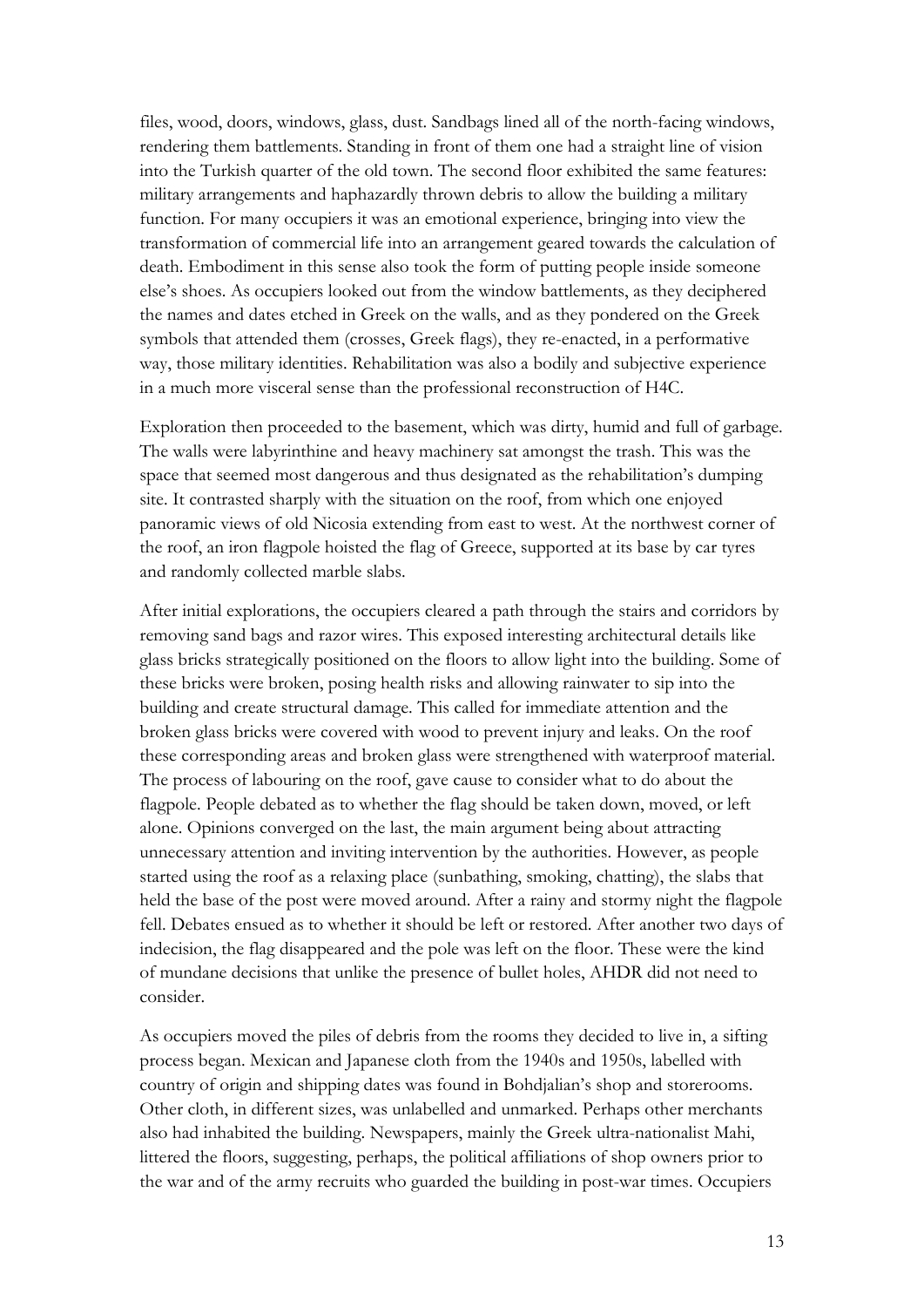took time to scan some of the news titles, mainly from the 1960s and 1970s, for nationalist rhetoric and reports of conflict incidents. Some of the cloth and print matter (newspapers but also books and notebooks) was collected, dusted, and used alongside wood pieces, also 'reclaimed' for use in art pieces created by OBZ members in the ground floor activity centre.

'Reclaiming' here is a term that deserves consideration: the claims to these articles, abandoned by force as civilian owners left in a hurry, and discarded by the military personnel who inhabited the building after them, were not claims negotiated between people any more, but rather negotiated with time. Items that might have been interesting were decayed beyond rescue and had to be thrown. Others required extensive work to salvage. What was important to keep, clean, show to friends, and exhibit in artwork, and what should be consigned to the basement, being further destroyed in the process? Who was to keep and use or own the found articles? In the case of H4C the collection and storing of print frames had been undertaken in the name of AHDR. Occupiers did not envision a long-term future where their collected items would be displayed under one name. And they vehemently refused, as we have seen, one collective name.

Negotiations were made between a finders-keepers rule and collective need basis. Deliberations about worth, historical value, and personal appreciation of objects were often part of this negotiation too. Wood pieces were turned into makeshift doors and windows or burnt at night for warmth and cooking. Much of the debris was simply moved out of the rooms and thrown in the yard or the basement. This was a tremendous task for the occupiers who worked for days on end, some with dust masks, others not. Indicatively, consider that each room of the seven-eight or so which were cleared contained 40-50 sandbags of 15-20 kg each. In rooms without sandbags (i.e. where soldiers had presumably moved the debris from the sandbagged rooms that they were placed in), the refuge rose to a fifth of the room height.

While a team relayed all this down the stairs, other occupiers forayed into other shops. One of them was clearly a pharmacy. Bottles were strewn on the floor, many containing pills. Another decision needed to be made here about disposal for health reasons, as morphine and adrenaline were among the labels found. All the drugs found there were buried in the ground of the courtyard. A glass baby milk bottle from Czechoslovakia of the 1950s was collected and carefully cleaned (insert photo). Following the clearing out operation, occupiers swept away remaining dust from the floors and stairs, rendering the first floor fully accessible.

The next phase of rehabilitation involved painting. Names of soldiers, crosses, flags and military signs were all painted over, often with graffiti artwork. The exception was the memorialisation of bullet holes, as we saw circled in black and left unpainted. As the walls gained colour and vibrancy, these black dots were reminders of the dark history that had sealed the fate of the building.

By this time the building was functioning in a personal and communal sense. Initially, rooms were allocated to first-comers, who had laboured in the process of rehabilitation.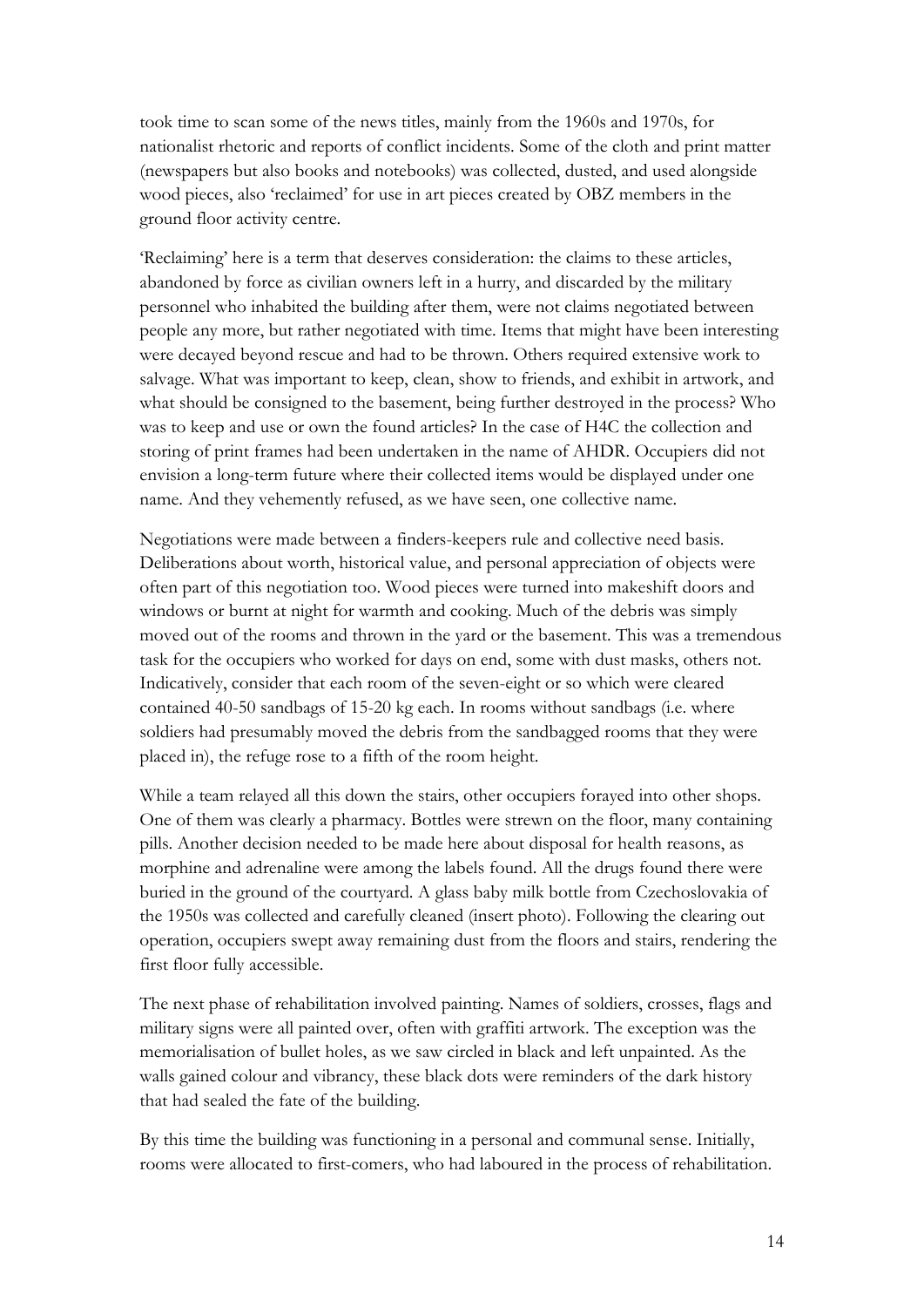When these were assigned, additional rooms were allocated communal uses  $-$  a kitchen, a common room, a future radio station. Most of the items introduced for this conversion had come from the building itself – wood was used now for making tables and beds. Iron pieces were bent into hangers and doorknobs. Cloth pieces were cut and sown into curtains, bed covers, and tablecloths. Newspapers and books that could be saved found their place in a communal library. Other refuge was shaped into the OBZ's mascot, a green human-like figure called 'the alien'. Some of the sandbags were used in the activity centre to prop up table-tops and some of the razor wire made a corner piece art display. As the building became inhabitable, a generator was carried in to provide needed electricity at specified times and a water pipe was tapped into to provide water needed for personal hygiene and to further clean the building.

Over a matter of weeks, OBZ activists had turned an abandoned and gutted (but structurally sound) building into a habitable space. In terms of landscape-making, their achievement could be considered a form of 'organic rehabilitation'. They had acted on the basis of the group's collective needs, proceeded on the cues of the situations encountered at each step of the way, and put their mental capacities and manual labour to the service of the task ahead of them. The workings of organic intellectualism in the Gramscian sense are no different to this radical, marginal, and decisively un-organised effort. Through the occupation of the Kykkou-Ledras building, the OBZ movement had staged an incisive critique of the gentrification that was taking hold of the old town a few meters away on both sides of the Green Line. There, since the opening of this checkpoint in 2008, shopping had picked up, restaurant and café businesses were springing up, and rent prices that had been suppressed for years due to the proximity of the ceasefire line, were rising. As a result, old and uncared-for buildings rented by migrant communities were changing hands, the old tenants replaced by wealthier Nicosians who refurbished them, or itinerant tourists and professionals who rented them on short leases from managing companies. In this process, the space of the pedestrianised street was in high demand, and its use was assigned to the various establishments by municipal authorities. The crowd which eventually found shelter in the Buffer Zone, was being pushed out of these streets, having previously been a staple presence on them. The public benches they had appropriated in the past were now pulled out and replaced by chairs and tables owned by the new establishments, and on which 'street people' had no longer any claims.

In this politically secluded location, occupiers mounted a performance against the liberal practices that exploited visions of reunification (symbolised by the opening of the checkpoints) without delivering reconciliation on the ground. One of the ideological points of conversion among the occupiers was anti-militarism. Returning to Harvey's words with which we began, OBZ was a festival of the people, which indicated the forces of gentrification. Pushed out of 'their' streets, occupiers were now appropriating the space of the border. OBZ was a movement that found space only in the fringes of the city, having been pushed out from more central downtown locations as these were taken up by cafes and restaurants. And from those fringes it forged an alternative picture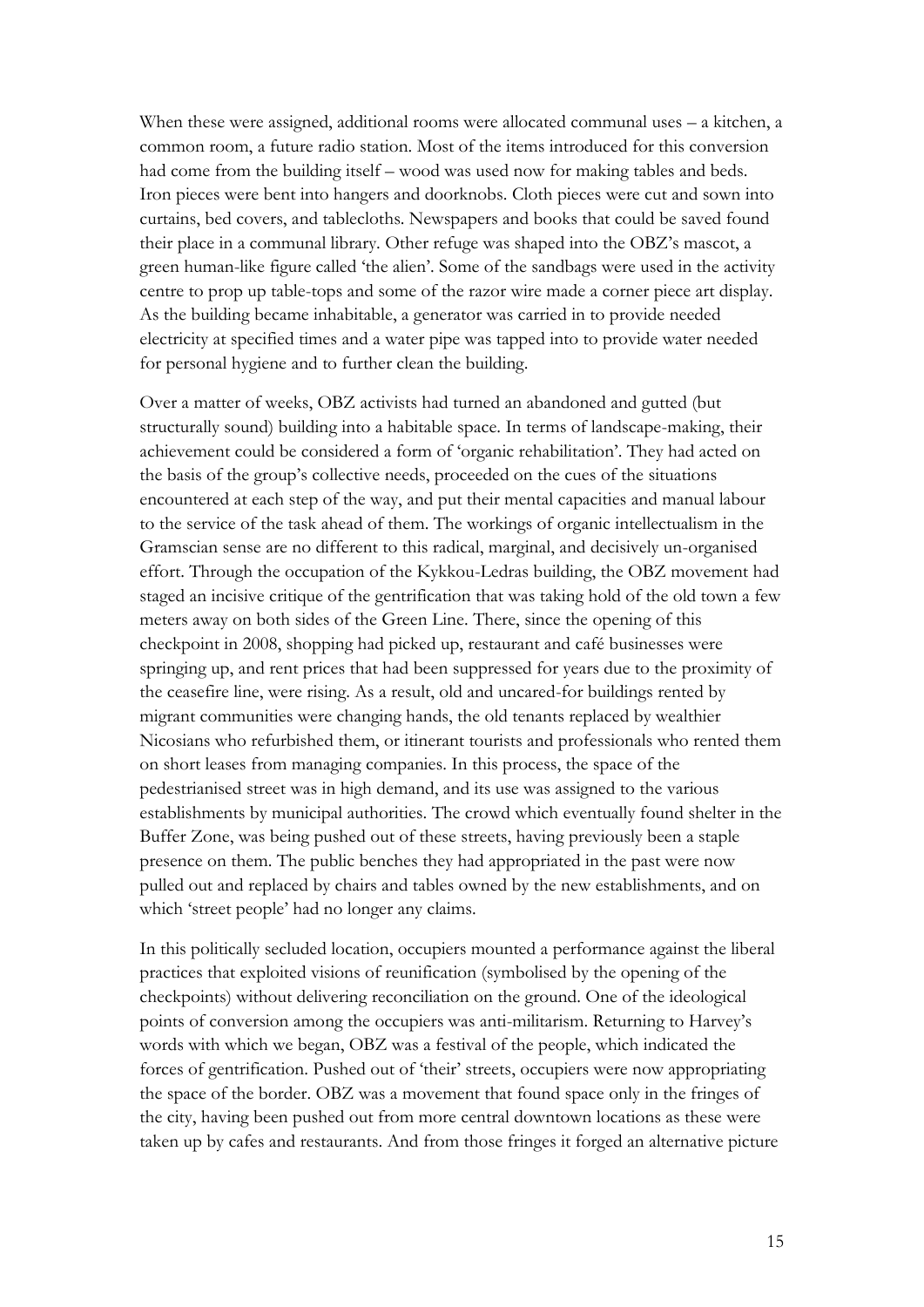of the city – conceptually, but also in the literal sense of becoming a focus of attention for passing tourists and other visitors.

If we see both examples as forms of battles for re-inserting conflict memories in the landscape, when these memories are being obliterated by gentrification forces, then an obvious distinction needs to be recognised between the H4C and OBZ, and that is the scale of violence. While the processes of securing planning and building permits as well as funding for the H4C pitted AHDR members often against their authorities, at no point did those relationships entail open violence. The OBZ's relation with authorities, on the other hand, had been fraught with tension right from the beginning (Figure 5). And it bore the brunt of the wrath of those authorities when they decided to dissolve it. On 6 April 2011, Greek-Cypriot special anti-riot police units stormed the OBZ-occupied building and evicted its occupiers in a markedly brutal fashion, holding guns to their heads, kicking, punching, and beating them (Erdal Ilican, 2013; Amnesty International, 2012). This attack spelled the end of the occupation. Afterwards the building was sealed off, padlocked and chained with new locks, while new metal sheets and high security doors were installed by the UN on the street to block off access to the side streets where occupiers had originally pitched their tents. The OBZ collective continued to morph into several counter-culture groups and some of its members continue to claim downtown space through street events and activities. Their intervention on public representations is evidently visual in the graffiti that appears in the old town, but it is also spatial, in the memories that still associate the now chain-locked building to Occupy; and it is social and intellectual in the activities of collective organising that continue through talks, events, communal kitchens, and publishing of magazines. In their different ways therefore, and in evidently a restricted sense, both movements can claim successes in reconstructing the material and intellectual heritage of Nicosia's ceasefire landscape.

## **Conclusion**

-

We would like to propose that the differences between the two processes of reconstruction that we have examined are rooted in the liberal hegemonies that frame the politics of the Cyprus conflict.<sup>11</sup> In accepting a liberal discourse in their critical narrative of the conflict, the AHDR was able to manoeuvre its positions into hegemonic rhetoric. OBZ was uncompromising in squarely rejecting basic liberal tenets in their interaction with authorities and the public, such as appointing representatives and following established process. The organic character of the reconstruction and rehabilitation initiatives thus examined points back to the decisive character of the state in thwarting and allowing different kinds of practices. The stakes of this, given the differential histories of these examples are thus shown as outcomes of the gaps created at the interstices of conflict and gentrification. Festivals of the people, like the feasts we started the article with, may turn into revolutions, but they are often crushed before they get there; but this does not spell the end of the war of position. The war over concepts,

<sup>&</sup>lt;sup>11</sup> For alternative accounts of these see MacGinty and Richmond (2013).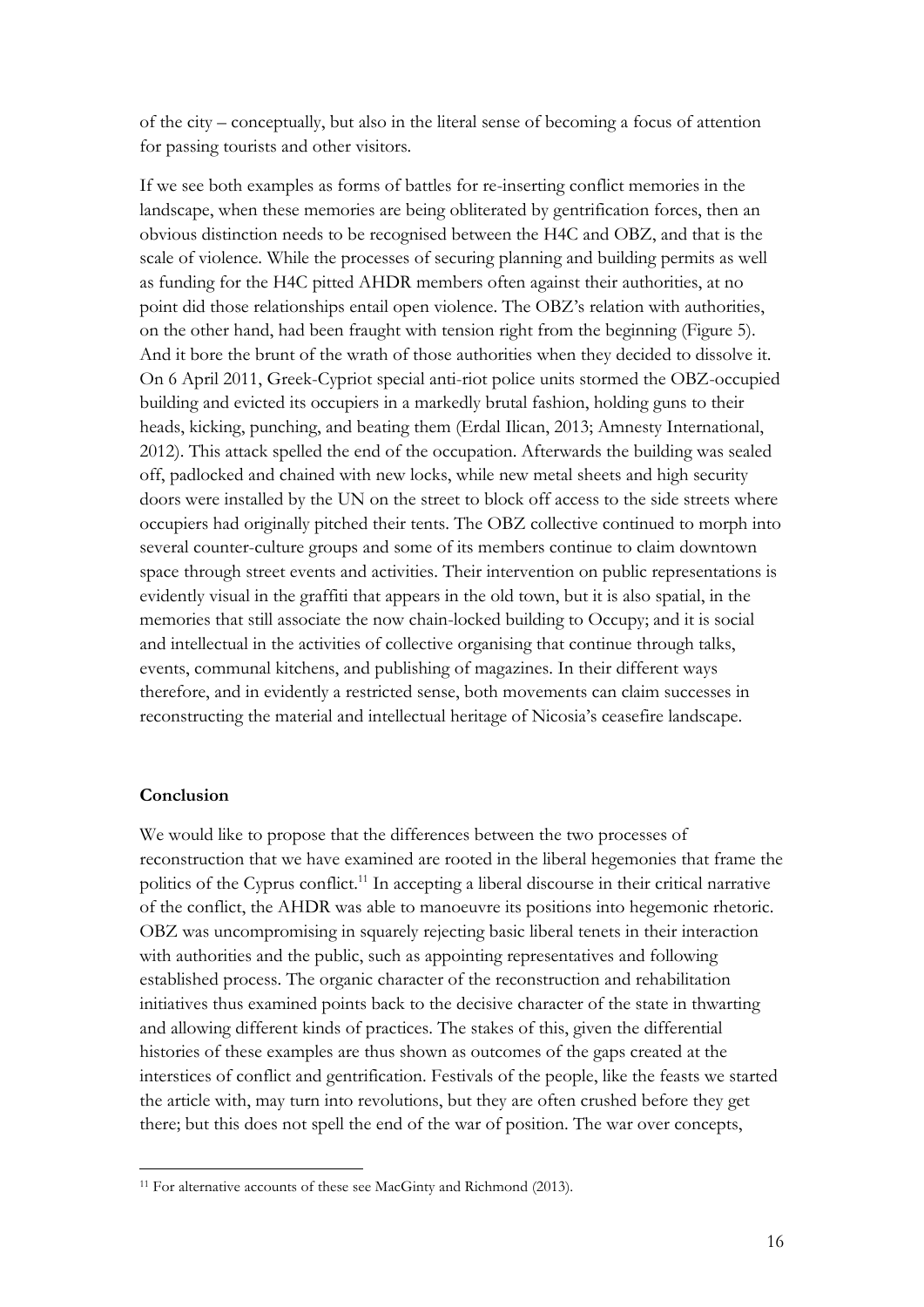ideologies, and their material transformations continues through the new groups, the new ideas and the new practices that take shape now in communal kitchens, brochures and journals, protest initiatives.

In either case, the role of organic intellectuals in the transformation of the urban postconflict landscape and the material processes of memorialisation that render it heritage, is far broader and far more nuanced than studies of Nicosia at least have so far afforded – emphasising chiefly architects, urban planners, professionals. Looking at the building of peace as a bricks-and-mortar process from a Gramscian perspective requires that we consider a wide variety of actors within and beyond traditional 'civil society', to include its various margins. One of the things that the exercise in fact shows is that these margins are often at the centre of conceptual and material hegemonies. In the cases we have examined, they indicate the ties between nationalist rhetoric on the conflict and the encroachment of urban development through gentrification into the Buffer Zone. It remains for a future study, in this sense, to illuminate how capital accumulation in the process of gentrification envelops both conflict discourse and its counter in hegemonic structures that continue to generate new forms of exclusion.

#### References:

Crehan, K. A. (2002). *Gramsci, culture and anthropology*. Berkeley: University of California Press.

DelSesto, M., 2015. Cities, Gardening, and Urban Citizenship: Transforming Vacant Acres into Community Resources. *Cities and the Environment (CATE)*, 8(2): 1-19.

Demetriou, O., 2012. The militarization of opulence: Engendering a conflict heritage site. *International Feminist Journal of Politics*, 14(1): 56-77.

Demetriou, O. 2015. 'Grand Ruins: Ledra Palace Hotel and the Rendering of "Conflict" as Heritage in Cyprus'. In Stig-Sørensen, M. L. and D. Viejo-Rose (eds) *War and Cultural Heritage: Biographies of Place*, Cambridge: Cambridge University Press. pp. 183-207

Gramsci, A. 1971. *Selections from the Prison Notebooks*. Hoare, Q. and G. Nowell-Smith (Ed. and Transl). London: Lawrence and Wishart.

Harvey, D. 1990. Flexible accumulation through urbanization reflections on" postmodernism" in the American city. *Perspecta*: 251-272

Harvey, D. 2010. *Social justice and the city*. University of Georgia Press.

Erdal Ilican, M. 2011. *The Making of Sovereignty through Changing Property/Land Rights and the Contestation of Authority in Cyprus*. Unpublished PhD Thesis, University of Oxford, UK.

Erdal Ilican, M., 2013. The Occupy Buffer Zone Movement: Radicalism and Sovereignty in Cyprus. *The Cyprus Review*, *25*(1): p.55-79.